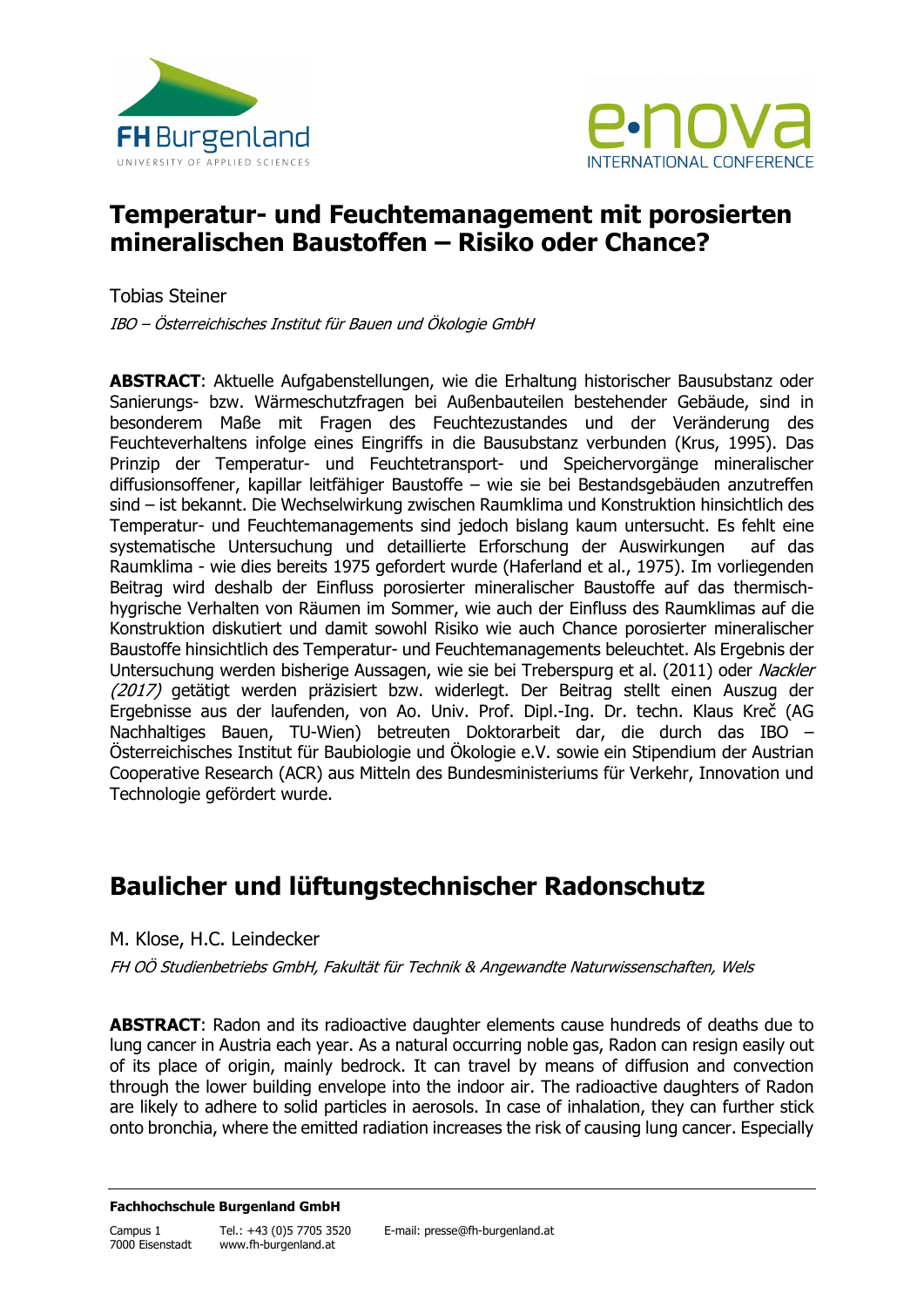



during heating seasons, inhabited buildings tend to act as plungers. Due to the stack effect, a small vacuum compared to the underground beneath is generated, causing suction of Radon to enter the building through leakages in floor slabs, basement floors and walls. Particularly in closed rooms, there is a risk of being exposed to indoor air with high concentrations of Radon. Construction specialists play a key role in the containment of the problematic situation caused by Radon and its daughter elements, both in existing and newly constructed buildings. In a bachelor thesis, the most relevant contents of the Austrian Radon Hand Book have been compiled to assist Architects and Civil Engineers in providing sufficient protection against Radon for future and present building residents. In addition, adequate surveillance and maintenance methods have been discussed to ensure proper working of Radon protection measures. Anti-Radon measures that are already considered in an early stage of planning develop to be much easier and more effective compared to measure implemented subsequently. Additionally, even costs of remediation measures can be kept low, provided that the approach is well-conceived and carefully implemented. In a case study executed independently, the theory is transferred to practice. From the evaluation of local building conditions right up to analytic measurements, results will be interpreted, and appropriate remediation measures presented and discussed (Klose, 2018).

# **Einflussfaktoren auf die Qualität der Sperrmüllsammlung – Eine Analyse im Burgenland**

M. Meirhofer Forschung Burgenland, Pinkafeld, Österreich T. Schlögl Burgenländischer Müllverband, Oberpullendorf, Österreich R. Kranner, C. Wartha

Fachhochschule Burgenland, Pinkafeld, Österreich

**ABSTRACT:** Due to continuously rising amounts of waste and a scarcity of resources the necessity for an efficient waste management system rises. A multitude of municipalities in Burgenland (Austria) struggle with ascending quantities of bulky waste and therefore rising costs. The focus of the present paper is on the results of the analysis of volume and composition of bulky waste in Burgenland.

The composition of bulky wastes in Burgenland was analysed via random sampling in the years 2016 and 2018. Based on the results of the examinations a comprehensive characterisation of the waste stream was done. The characterisation was classified in five main categories (bulky waste, construction waste, recyclable materials, other wastes and sorting residue) which were further divided in sub-categories.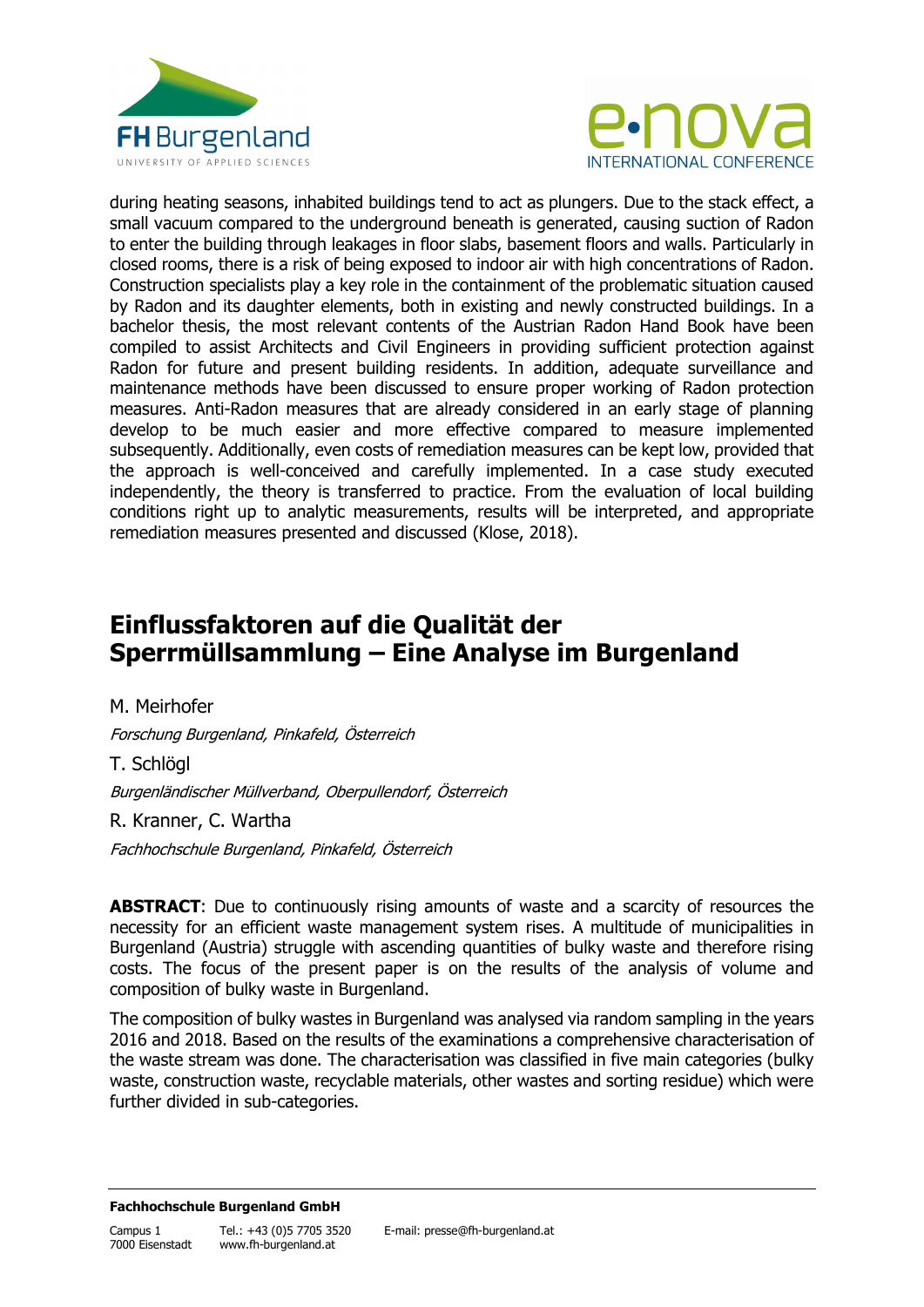



Based on the results of the examinations the range of the reduction potential for the amounts of bulky waste (mass and volume) was identified. As the municipalities demand fees for the disposal of bulky waste in different ways this information is taken into consideration in the assessment of influencing factors for the quality and composition of bulky waste. Measures for the optimised collection of bulky waste shall be derived from the result.

# **Ganzheitliche Planung dezentraler Energiekonzepte durch mathematische Optimierung**

P. Liedtke, M. Stadler, M. Zellinger Bioenergy 2020+, 3250 Wieselburg, AUT F. Hengel AEE INTEC, 8200 Gleisdorf, AUT

**ABSTRACT**: The main topic of this paper concerns the holistic conceptual design of microgrids and focuses on reducing the operating costs and  $CO<sub>2</sub>$  emissions of a planned residential complex in a community in Styria. Microgrids allow the coordinated generation of Distributed Energy Resources (DER), such as PV, wind, solar thermal and storage etc., as well as load management to balance heating, cooling and electricity services. Mathematical optimization serves as an unbiased and reliable alternative for the conceptual design of Microgrids, which is needed to optimize the costs and  $CO<sub>2</sub>$  emissions via its multiple combinations of technology choices as well as capacity ranges. The used optimization program *OptEnGrid* considers a quasi-static setup using Mixed Integer Linear Programming (MILP) models. A common and simple way to design a microgrid is to use synthetic load profiles when real loads are missing. For the planned community in Styria, however, geographical conditions, target values and control parameters have a major influence on the entire energy system. In a supporting TRNSYS simulation these inputs are involved and create detailed load data for a base case scenario in an optimization program. By embedding the simulation data in the optimization, it can be investigated what influence detailed and tailored load profiles have on mathematicalbased investment decisions. This shows that errors can occur especially in the design of peak loads and that higher outputs must be demanded from energy resources. For the community in Styria an optimization based on synthetic heat data missed a central heating system because the peak loads in the heating season are designed too low.

# **Treibhausgasberechnung von Speichern im Resys-tool**

H. Lunzer

Dr. Lunzer Energie und Umwelt e.U., Pernersdorf, Österreich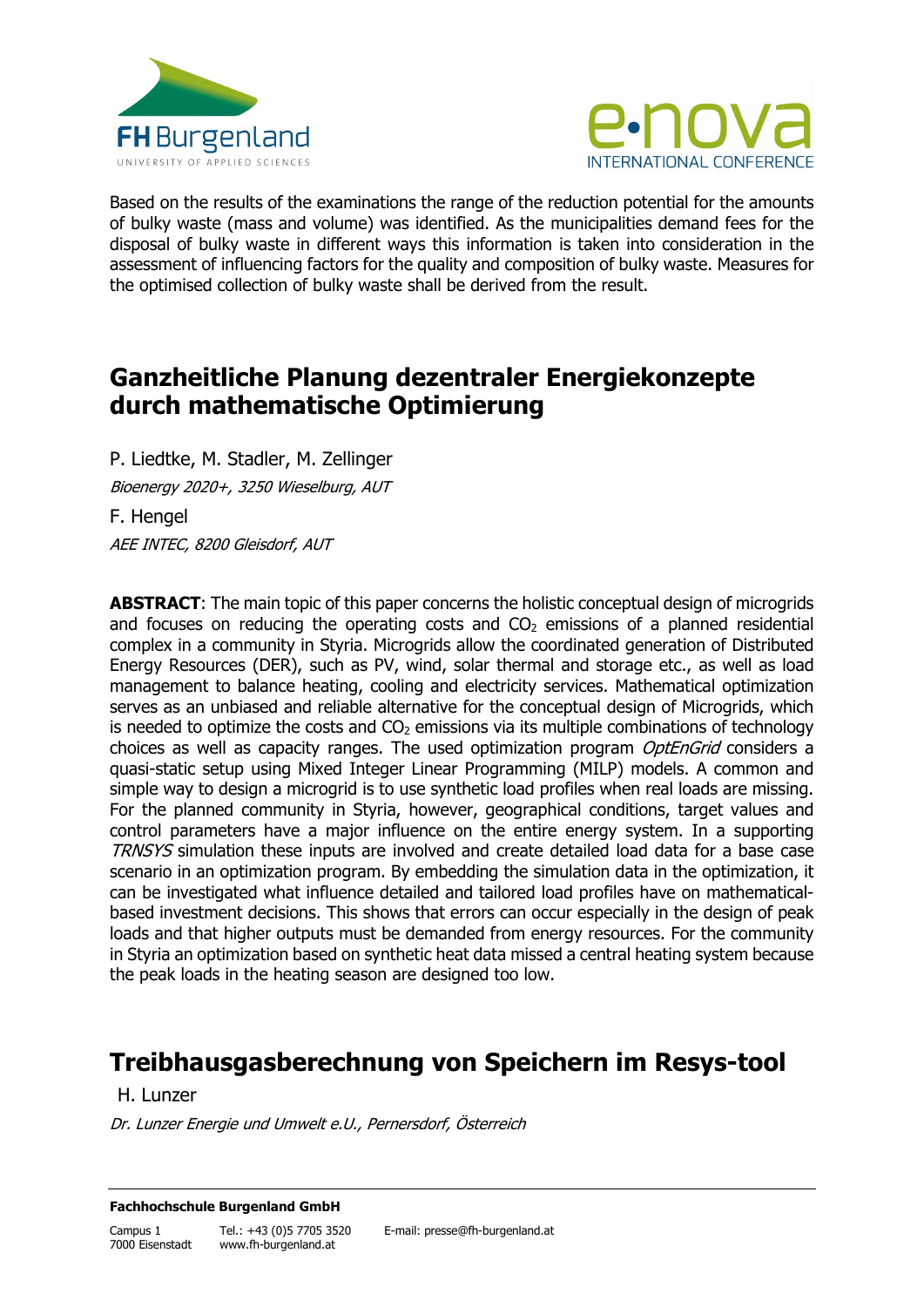



P. Bußwald , F. Niederl

akaryon GmbH, Langenwang, Österreich;

J. Bärnthaler,

Energieagentur Obersteiermark GmbH, Zeltweg, Österreich

A. Stenglein,

DI.Anja Stenglein, 8020 Graz, Österreich

G. Wind

Dr. Günter Wind Ingenieurbüro für Physik, 7000 Eisenstadt, Österreich

Resys-Konsortium: Dr. Lunzer Energie und Umwelt e.U., Pernersdorf; akaryon GmbH, Langenwang, Österreich; Energieagentur Obersteiermark GmbH, Zeltweg; DI.Anja Stenglein, 8020 Graz, Österreich; Dr. Günter Wind Ingenieurbüro für Physik, 7000 Eisenstadt,

**ABSTRACT**: The energy simulation tool RESYS creates energy balances of cities and regions. The impact of the use of storage facilities for greenhouse gas calculations is a part of the new version.

The storage tanks are simulated hourly in their loading and unloading condition. Both thermal and electrical storage were analyzed in this greenhouse gas calculation model.

The greenhouse gases of energy from an energy-storage depend on 3 components. To which amount is the energy to be stored primarily polluted with greenhouse gases? Second, the way of the use of the storage and its construction cause emissions due to energy losses. And thirdly, the gray energy of the storage, which generates a share on emission over its lifetime on the stored energy.

Equation (1) represents the balance of greenhouse gases in the RESYS tool. The lifetime is the minimum of the calendar and cycle lifetimes.

Yearly values are compared in the RESYS tool. Here we see, that the storage usage (high utilization of the storage capacity), especially in electrical and thermochemical storage, reduces the lifetime significantly (cycle life crucial). If the storage is used only slightly compared to its storage capacity, its lifetime depends on the calendar limit.

# **Urbane Energiemodellierung als Grundlage für eine zukunftsorientierte Stadtplanung**

H. Edtmayer, F. Mauthner, I. Leusbrock

AEE - Institut für Nachhaltige Technologien, Gleisdorf, Österreich

T. Mach, R. Heimrath

Institut für Wärmetechnik, Technische Universität Graz, Österreich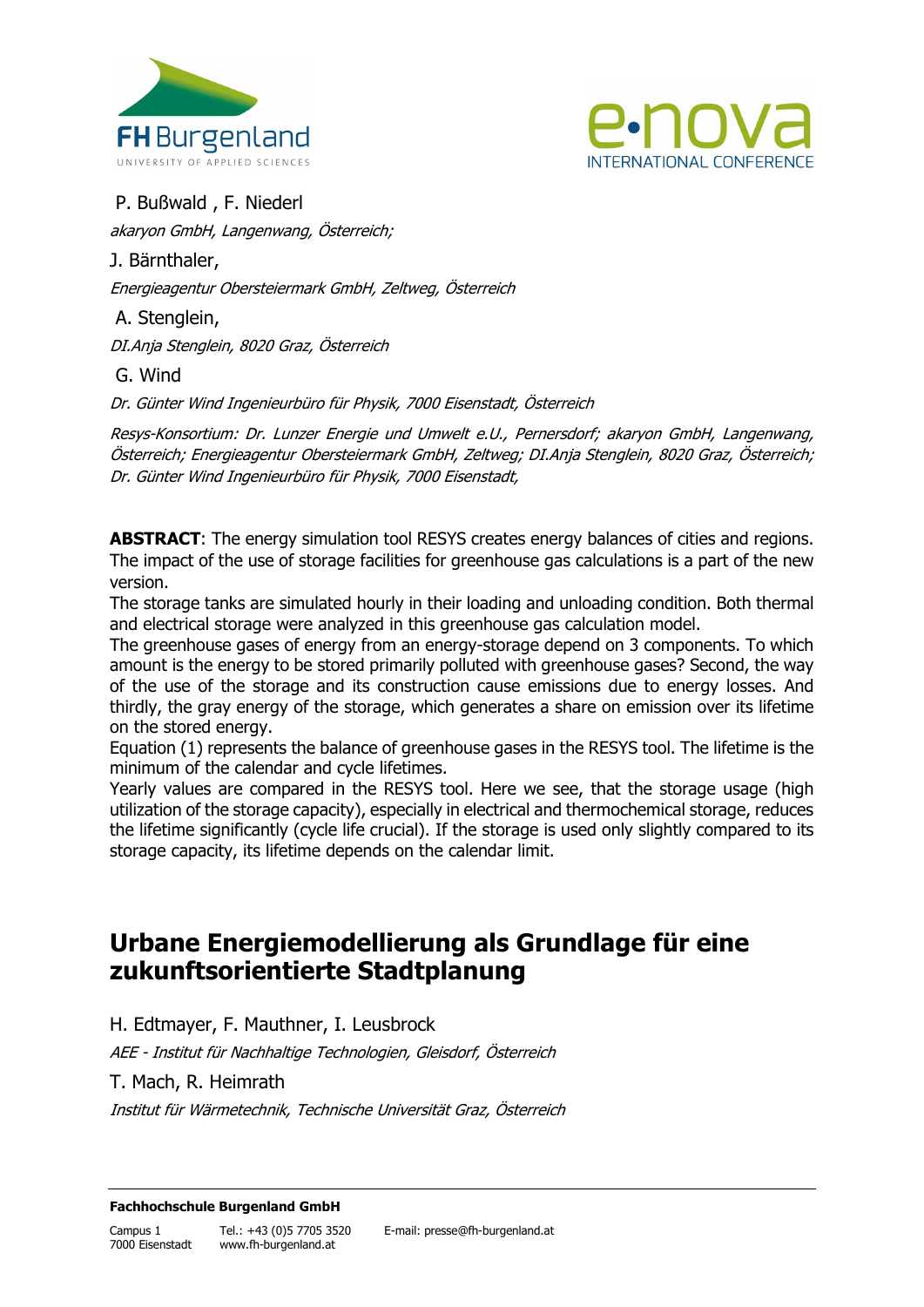



**Keywords:** Wärmewende, räumliche Energieplanung, Urban Building Energy Modeling (UBEM)

**ABSTRACT:** Our energy systems are developing rapidly, as are our cities. Climate protection must also be vigorously promoted. In order to shape the necessary energy supply of tomorrow in our cities and regions, all stakeholders must work together within the framework of "spatial energy planning" to tackle the technical and organisational challenges. The research project EnergyCityConcepts ([www.ecc.aee-intec.at\)](http://www.ecc.aee-intec.at/), which is presented in this paper, has dealt with this complex of topics in recent years. In the project work important contributions to the introduction and further development of spatial energy planning in the cities of Gleisdorf and Salzburg was made through the project partners AEE INTEC, Institute of Thermal Engineering at Graz University of Technology, SIR - Salzburg Institute for Spatial Planning and Housing, Research Studios iSPACE / RSA FG, Stadtwerke Gleisdorf and Salzburg AG.

# **Vergleich von Methoden zur Bewertung von Maßnahmen gegen sommerliche Überhitzung in Gebäuden in klimaaktiv**

H.C. Leindecker

FH OÖ Studienbetriebs GmbH, Fakultät für Technik & Angewandte Naturwissenschaften, Wels

D. Kugfarth

FH OÖ Forschungs & Entwicklungs GmbH, Wels

**ABSTRACT**: The global climate change causes extreme weather conditions and poses a major challenge for architects, civil engineers and building physicists. Thermal comfort in buildings is becoming increasingly important, especially in the transition and summer months. klimaaktiv (the climate protection initiative of the Austrian Federal Ministry for Sustainability and Tourism) attaches great importance to thermal comfort, energy efficiency and ecology of residential and non-residential buildings. That is also represented in the respective klimaaktiv criteria catalogs for building certifications. Within the framework of the klimaaktiv regional partnership, the Upper Austria University of Applied Sciences compared various evaluation methods for proving the summer suitability of different types of buildings. In this context, some serious deviations in the results of the different valuation methods were identified. The fact that one valuation method ensures the thermal comfort of a building and another proves the opposite can lead to serious problems and legal issues. Furthermore, the differences between solid and lightweight building construction in terms of room temperature and the necessity of shading measures and innovative air ventilation concepts have been demonstrated. The validation of the results by means of dynamic building simulations, carried out with IDA ICE, is the subject of further research projects.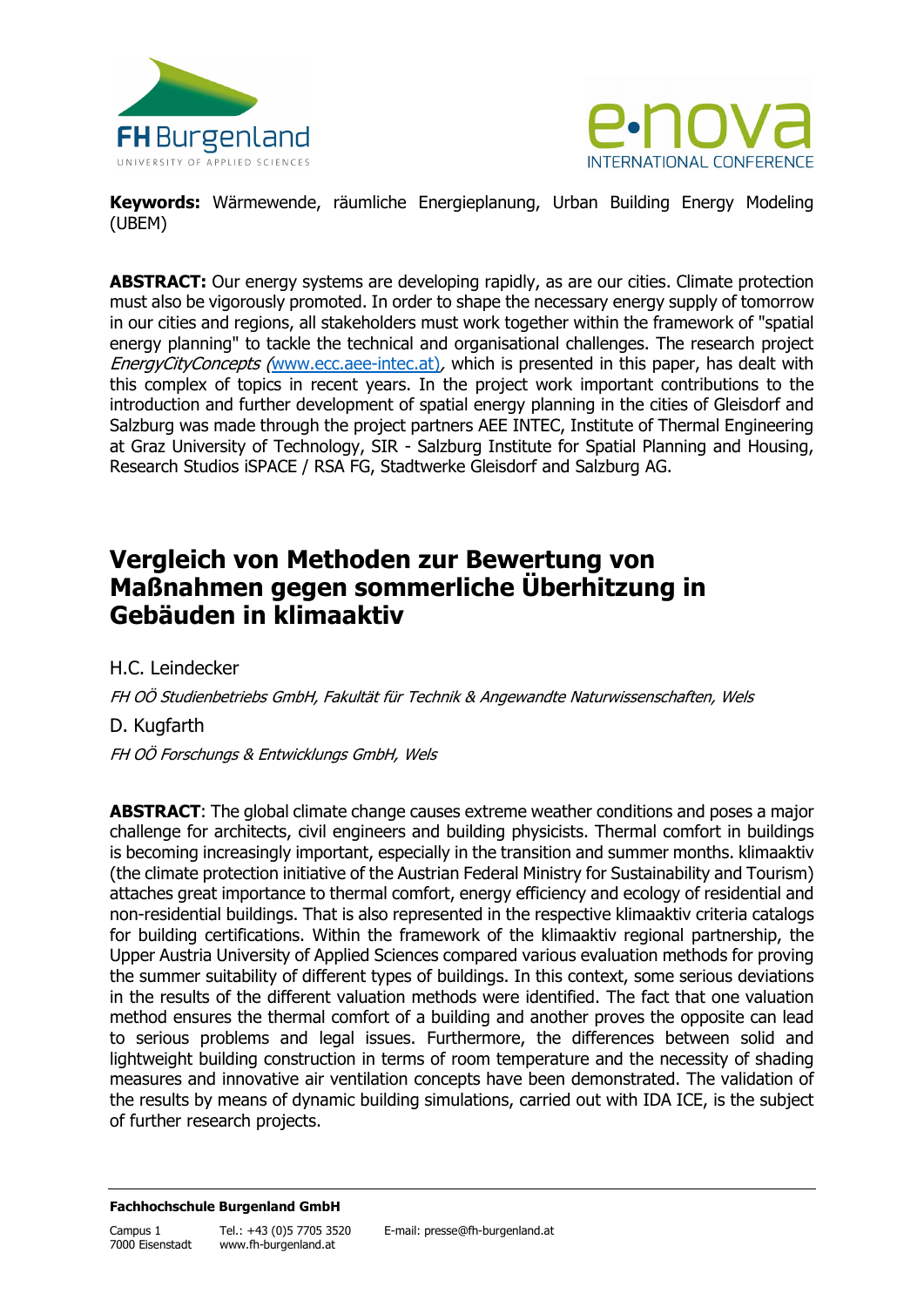



## **Praxisbeispiele aus energetischer Optimierung kleiner Fernwärmen**

K. Paar, O. Pomberger

Güssing Energy Technologies GmbH, 7540 Güssing, Österreich

**ABSTRACT**: Biomasse-Nahwärmenetze sind ein wichtiger Beitrag zur Realisierung einer nachhaltigen Energieversorgung und fördern zugleich die regionale Wertschöpfung. Der effiziente und emissionsarme Betrieb derartiger Anlagen setzt jedoch eine intelligente Vernetzung zwischen der Energiebereitstellung, der Energiespeicherung und der Energieverteilung voraus. Erst dadurch kann eine gezielte Anpassung der Lastverteilung an die optimalen Betriebsbedingungen der Wärmeversorgungseinheit unter Berücksichtigung der Nutzeranforderungen erfolgen. Derzeit werden hingegen die Fernwärmenetze bedarfsorientiert betrieben. Das bedeutet, dass die Leistung des Wärmeerzeugers immer an den momentanen Bedarf aller Wärmeabnehmer angepasst wird. Dies führt zu ungünstigen Betriebspunkten mit geringen Wirkungsgraden und hohen Emissionswerten. Aus diesem Grund werden zurzeit viele Forschungsaktivitäten im Bereich intelligenter, prädiktiver Netzregelung durchgeführt.

Doch es liegt auch noch sehr großes Potential in der regelungstechnischen Optimierung von bestehenden Fernwärmeanlagen, ohne Änderungen an Regelungsalgorithmen und ähnlichem durchzuführen. In diesem Beitrag soll ein Erfahrungsbericht aus regelungstechnischen und anderen Optimierungsmaßnahmen an kleinen Fernwärmenetzen gegeben werden. Dabei werden einerseits Analyse- und Bewertungskennzahlen präsentiert, typische, immer wiederkehrende Problemfälle aufgezeigt und die Ergebnisse aus den gemachten Optimierungsmaßnahmen vorgestellt.

Das Paper soll auch aufzeigen, dass neben Forschungsprojekten auch die Umsetzung von bestehendem Know-How einen wichtigen Beitrag zur Erreichung der Klimaziele liefern kann und muss.

# **Wind Energy Booster**

Clemens Kroiss TU Wien, Wien, Österreich Jure Macan, Christian Lurger, Philipp Schwarz HTL Mödling, Mödling, Österreich

**ABSTRACT**: This paper describes the improvement of the operating behaviour of a wind turbine (3 MW) by varying the rotor's moment of inertia. There is an additional mass attached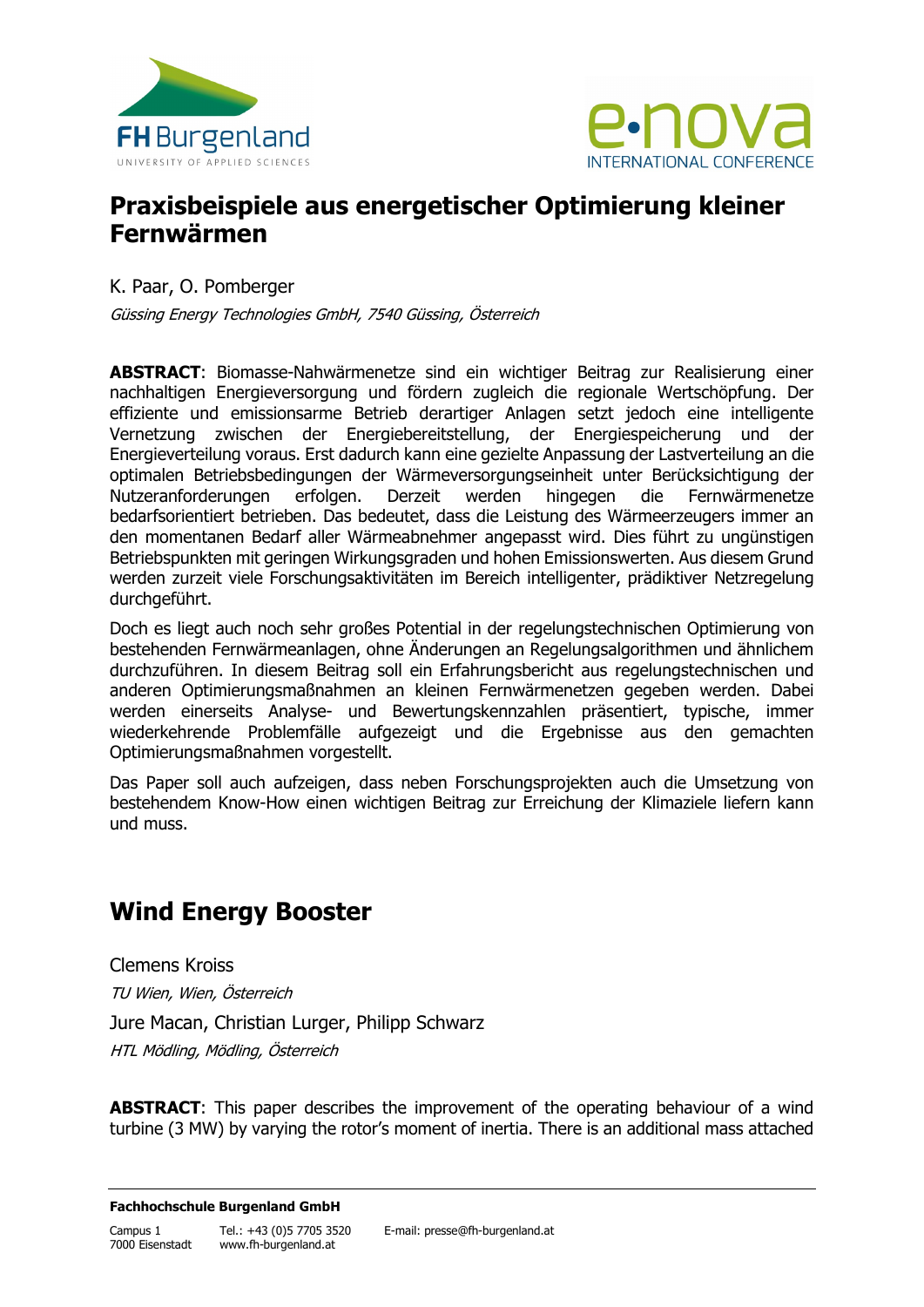



in each rotor blade, which can be moved radially. The change of the rotor's moment of inertia leads to a change of the angular velocity, the torque and thereby the generator power. Thus, the wind turbine acts as energy storage system.

The system was theoretically modelled and implemented in the simulation environment MATLAB as part of a bachelor's thesis at the Institute for Mechanics and Mechatronics at the Vienna University of Technology. In general, the simulation results verify the effect of the suggested mass movement. The input of the simulation is the requested additional feeding power. The necessary motion sequence of the masses is calculated within MATLAB. Caused by its inertia, the rotating system is not able to follow the requested additional feeding power if this varies too fast. As a result of the simulation, it has been shown that the rise and the fall time of the requested additional feeding power should be at least twice the time constant of the mechanical system. The difference between the additional generator power and the shifting power needed to move the masses equals the additional feeding power. The simulation has shown that the ratio between the additional generator power and the shifting power remains approximately constant at the value of two. The simulation has been done for various generator characteristics. By using a high-rate generator characteristic (i.e. for low torque dependency of the generator speed) the trapezoidal shape of the additional feeding power can be obtained very accurate, since high-rate generator characteristics lead to small time constants.

The experimental verification of the proposed operating principle has been achieved at the Department of Mechanical Engineering at the HTL Mödling. The developed test stand includes a rotor with a diameter of 1.4 meters, which is equipped with the moving masses. The masses are actuated over a spindle drive by stepper motors. Both, the generator and the wind are simulated by two identical test devices for e-motors. The test device, which simulates the wind, is driven with constant, speed independent torque. The generator simulating test device, is controlled by a LABVIEW- application to achieve a linear speed-torque characteristic. Both test devices provide actual speed and torque signals to the LABVIEW- application. The wind power sequence and the generator power sequence are calculated based on these signals. The test results verifies that the proposed operating principle is able to increase the frequency-response reserve (inertia) of wind turbines and to support the provision of short term positive and negative regulating energy by wind turbines.

For the practical feasibility further considerations on construction and on material strength of the rotor blades including the moving masses are necessary. Detailed investigation on the energy economic aspects should be done as well.

## **Automatische Feuchte-Monitoring-Systeme als angewandte IoT-Technologie - Anforderungen und Erkenntnisse**

### Ch. Vondrus

CV-Consulting e.U., Klosterneuburg, Österreich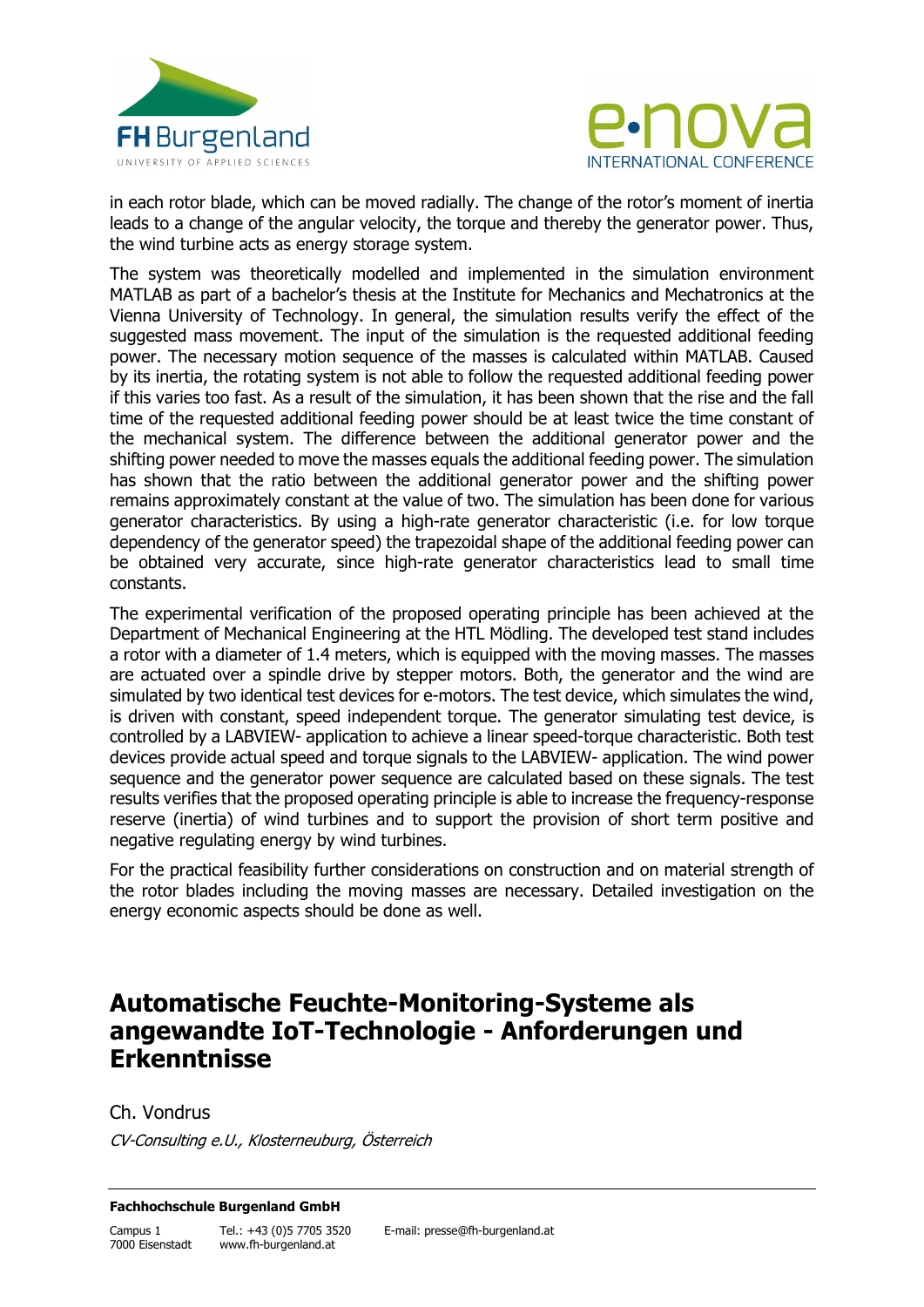



G. Engelbrecht EPI GmbH, Wien, Österreich

**ABSTRACT**: More than 50 % of building defects are caused by unintended water exposure (Balak et al., 2005). Water from rain, condensation and leakages of water installations often go unnoticed for a long period of time and may cause heavy damage in the construction and building facility. An early detection of leaks and increasing humidity in construction parts by automatic humidity-monitoring systems helps to reduce expensive renovation costs.

New technologies, changing use of buildings (continuous cooling in energy saving buildings, more timber constructions) and extreme weather conditions make higher demands on the building envelope and the technical building equipment (water, heating and cooling). New IoT solutions are offering a permanent leak and humidity detection of roofs, facades, bathrooms, basements and building installations bringing an alarm and detailed on a monitoring device (computer, tablet, mobile phone).

The Austrian Building Code OIB Richtlinie 3 RL Pkt. 6, and the Austrian Standards ÖNormen B8110 Part 2, B3691, B3692 and ÖNorm B 2320 impose requirements on the protection against humidity and water. The new "Guideline 2019 for Planning and Implementation of Tightnessand Humidity-Monitoring Systems of Flat Roofs" from the IFD International Federation for the Roofing Trade brings even more details.

Objectives of automatic Humidity-Monitoring System:

- protect the construction and hygienic situation
- protection of functionality and values (monetary, social, cultural)
- early detection of water and humidity to reduce potential damage by predictive building automation

Following Systems are to be distinguished:

- permanent humidity-monitoring or leak detection (temporary)
- systems for new buildings and / or renovation
- area or point detection
- active (automatic monitoring) or passive solutions (manual monitoring)

General requirements for an up-to-date Humidity-Monitoring:

- wide range of application (roof, facade, wet-rooms, basement...)
- simple assembly on building site
- functionality, durability and accuracy (Certification)
- operational reliability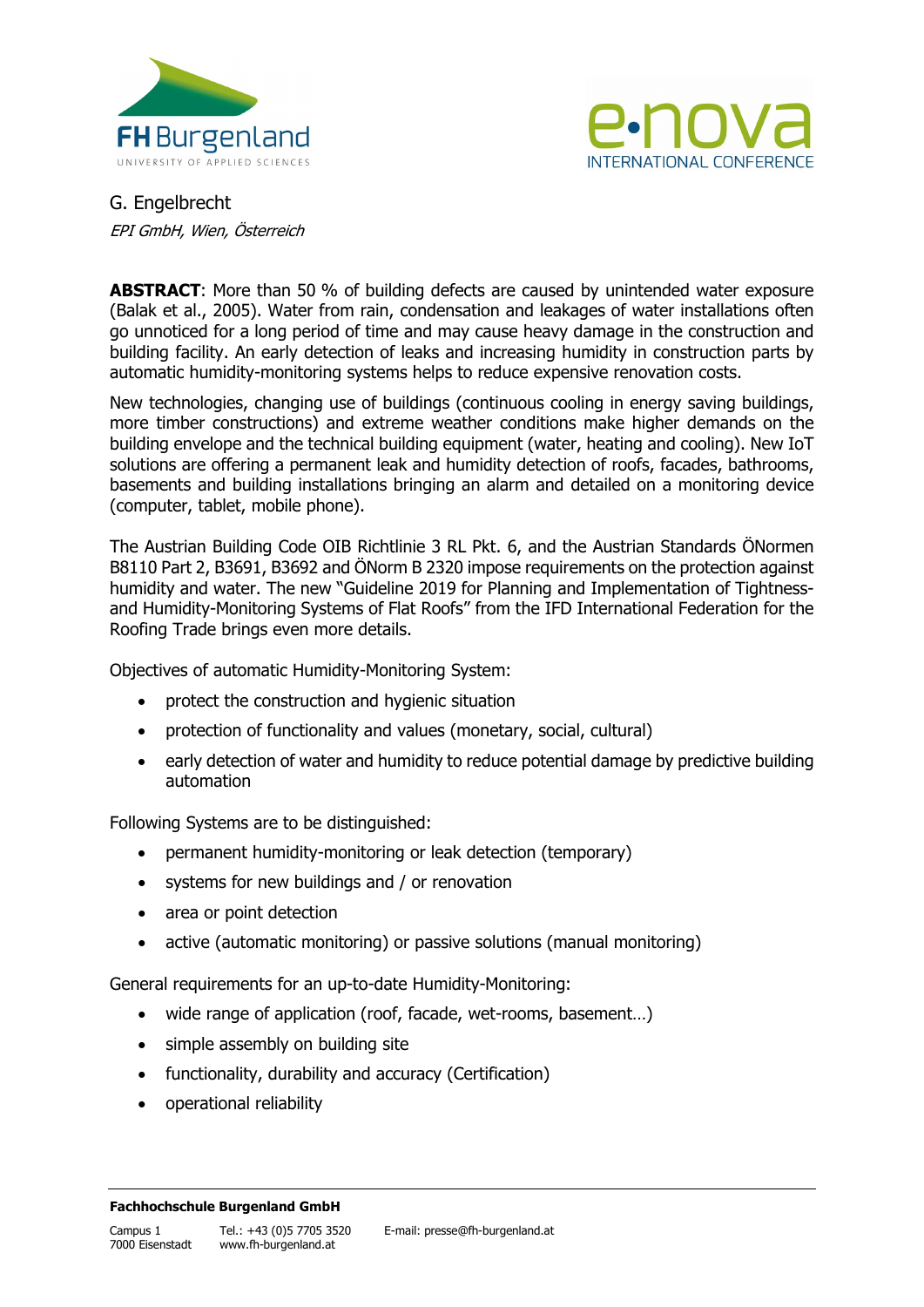



- APP for monitoring on computer, tablet, mobile phone, data integration in local MSR **Systems**
- detailed date profile for experts, alarm function, data backup
- compliance with standards and codes
- data privacy according local laws (DSGVO in Austria)

Further application of Humidity-Monitoring Systems:

- quality assurance for the principal, building user and tradesmen
- application on building site and during building utilisation
- application for R&D
- new business model for building control and facility management (Smart Building Solution)

# **Kooperatives Wohnen Volkersdorf – Suffizienz im Areal**

H. Feldmann

Die WoGen, Wien, Österreich

D. Frick

Kooperatives Wohnen Volkersdorf, Purgstall bei Eggersdorf, Österreich

D. Venus, K. Höfler, R. Höfler

AEE – Institut für Nachhaltige Technologien, Gleisdorf, Österreich

**ABSTRACT:** Using the example of the jointly planned alternative residential and settlement form "KooWo" in Volkersdorf, sufficiency is to be implemented and the overriding goal of a holistic reduction in energy and  $CO<sub>2</sub>$  emissions is to be achieved. The housing project shifts the system boundary from a usable space-based to a person- and social community-based approach and generates per capita savings potential in resource consumption through collective living space.

Within the project, a suitable participation design for the planning and construction process of the KooWo neighbourhood was developed. The integration of all stakeholders (property developers, future tenants, neighbours, community representatives, planners, other stakeholders) should ensure a sustainable integration into the spatial and social environment of the settlement.

The cooperative Die WoGen constructed the buildings on behalf of the association KooWo, where the members are the future users. The buildings are financed by the users' own funds, which are at least partly provided in the form of cooperative shares, as well as by investing cooperative members. The rest is provided by external funds (bank financing).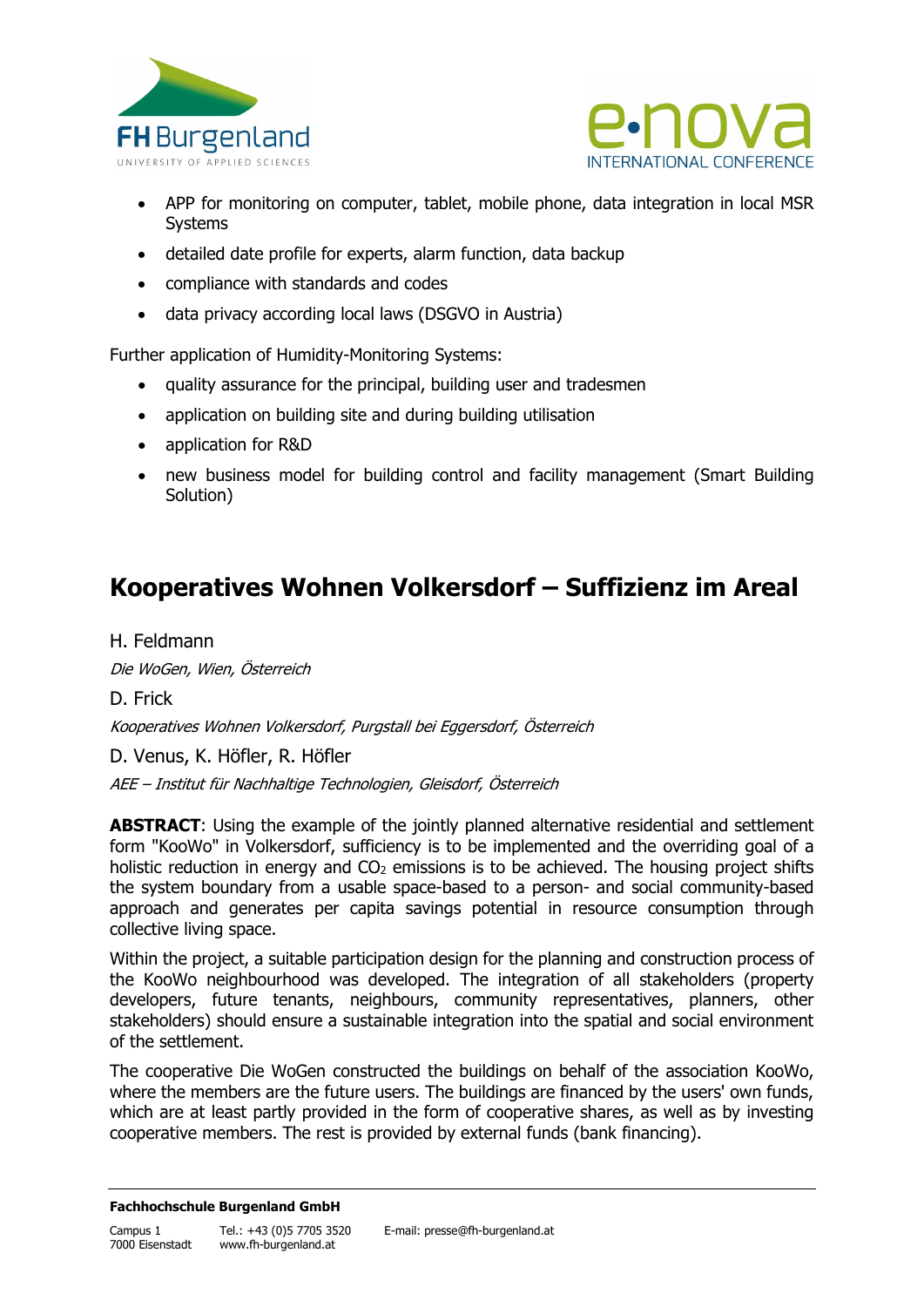



All decisions are made by the future residents (association "KooWo") on the basis of sociocratic principles (decisions only on the basis of a consensus of all association members).

The research project funded within the framework of "City of Tomorrow" clearly focuses on the settlement and its inhabitants.

The joint use of the infrastructure, the heat distribution network, the power generation, the workshops, the vehicle fleet, etc. generates a personal and social added value.

The aim was not the cost-intensive autonomous zero or plus energy building, but a connection between different buildings (existing and new) and uses that offer a lively living and working environment. Important is on the one hand, the lowest possible overall balance of primary energy and  $CO<sub>2</sub>$  emissions and on the other hand the social functionality that supports this goal from overall energy and ecological point of view.

This is also achieved through the use of ecological building materials and renewable energy supply. In addition, a photovoltaic system with an intelligent energy management system and battery storage should increase the share of renewable energy use on-site.

In cooperation with SIR - Salzburger Institut für Raumordnung und Wohnen (Institute for spatial planning and housing, City of Salzburg), target values were subsequently defined according to the "klimaaktiv" settlement evaluation tool and a klimaaktiv evaluation was created for the settlement under consideration.

The apartments were completed and occupied in the summer of 2019.

# **Energetisch wirtschaftliche Optimierung von Gebäuden**

T. Hatt, M. Ploss, T. Roßkopf

Energieinstitut Vorarlberg, Dornbirn, Österreich

T. Weiss, D. Venus, C. Moser AEE INTEC, Gleisdorf, Österreich

**ABSTRACT:** As research and demonstration projects show, it is already possible to build or refurbish buildings to theoretical nearly zero energy standard or plus energy standard, which in practice also achieve extremely low energy consumption and  $CO<sub>2</sub>$  emissions. These projects also show that they have the same or often lower costs over the whole life cycle. However, the broad market introduction of such buildings is progressing slowly, as planningaccompanying methods and processes for cost-effective integration of efficiency measures and renewable energies have not yet been adequately described. Thus, today it is not usual that these methods are used in a normal planning process. As a result, it is criticized - in many inadequately planned buildings quite rightly - that the real energy consumption of highly efficient buildings is above the anticipated demand and that high efficiency standards are too expensive and uneconomical.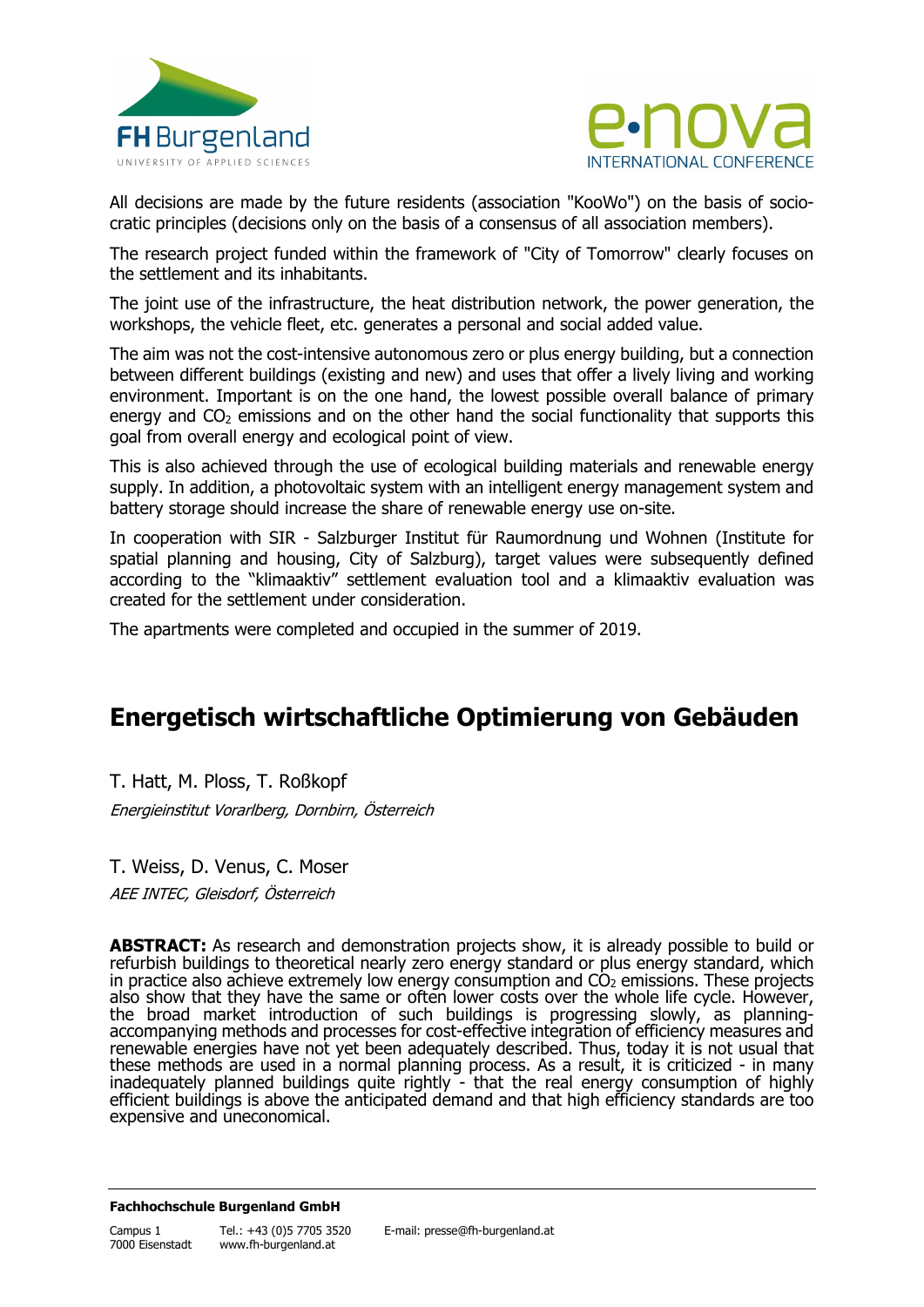



The goal is to accelerate the cost-effective integration of efficiency measures and renewable energies in the market. For this purpose, AEE - Institut für Nachhaltige Technologien and the Energy Institute Vorarlberg carried out a joint research project founded by the "Stadt der Zukunft" program of the Federal Ministry of Transport, Innovation and Technology.

Seven example buildings are examined and optimized within a parametric study. For each building, many parameters such as envelope quality, heating system or PV system are varied and all combinations are analyzed. The results on energy demand,  $CO<sub>2</sub>$  emissions and economic efficiency are evaluated for the large number of approximately 200.000 variants of all buildings.

A previous study of the Energy Institute Vorarlberg show that the additional cost of measures for nearly zero energy standard or plus energy standard is so low that high-efficiency buildings will incur the lowest cost in the life cycle. These previous results can be confirmed with the present study of seven example buildings. The buildings have different uses like office or residential building, as well as new construction and renovation so the results are not only valid for new residential buildings like in the previous study.

Energy efficiency measures have only a small effect on construction costs, but can save up to  $75$  %  $CO<sub>2</sub>$  emissions. In terms of the whole lifetime of the buildings, these efficiency measures are then usually cost-neutral or even economic. Energy efficiency is therefore not a significant cost driver in construction. Passive house envelope and highly efficient windows are mostly economical even without government aid. This is also due to the long lifespan of these components compared to HVAC elements. The pareto front curves of the cost optima with the live cycle costs and the  $CO<sub>2</sub>$  emissions are very flat what means that there is not only one optimum. Therefore, as long as the envelope is very efficient, low emissions and energy requirements can be achieved with different energy concepts. This means architectural and conceptual freedom. It shows that energy efficiency and cost-effectiveness are not opposite strategies, rather can complement one another.

## **Die Modernisierung von Wohnungen unter Berücksichtigung der Wirtschaftlichkeit**

E. Stocker, D. Koch

University of Applied Sciences Kufstein, Kufstein, Austria

**ABSTRACT**: Most studies for the economic evaluation of refurbishment measures for residential buildings lean on energy efficiency or energy savings. From the owner's point of view, the question arises whether and in what form improvement measures that increase the quality or the value of the property are economically profitable. This means in this case already used units, which have a potential of rent increases by improvements. In practice, such investigations are carried out in a detailed level. The owner incurs expenses as a result before he can make the decision to carry out in-depth investigations into possible renovations.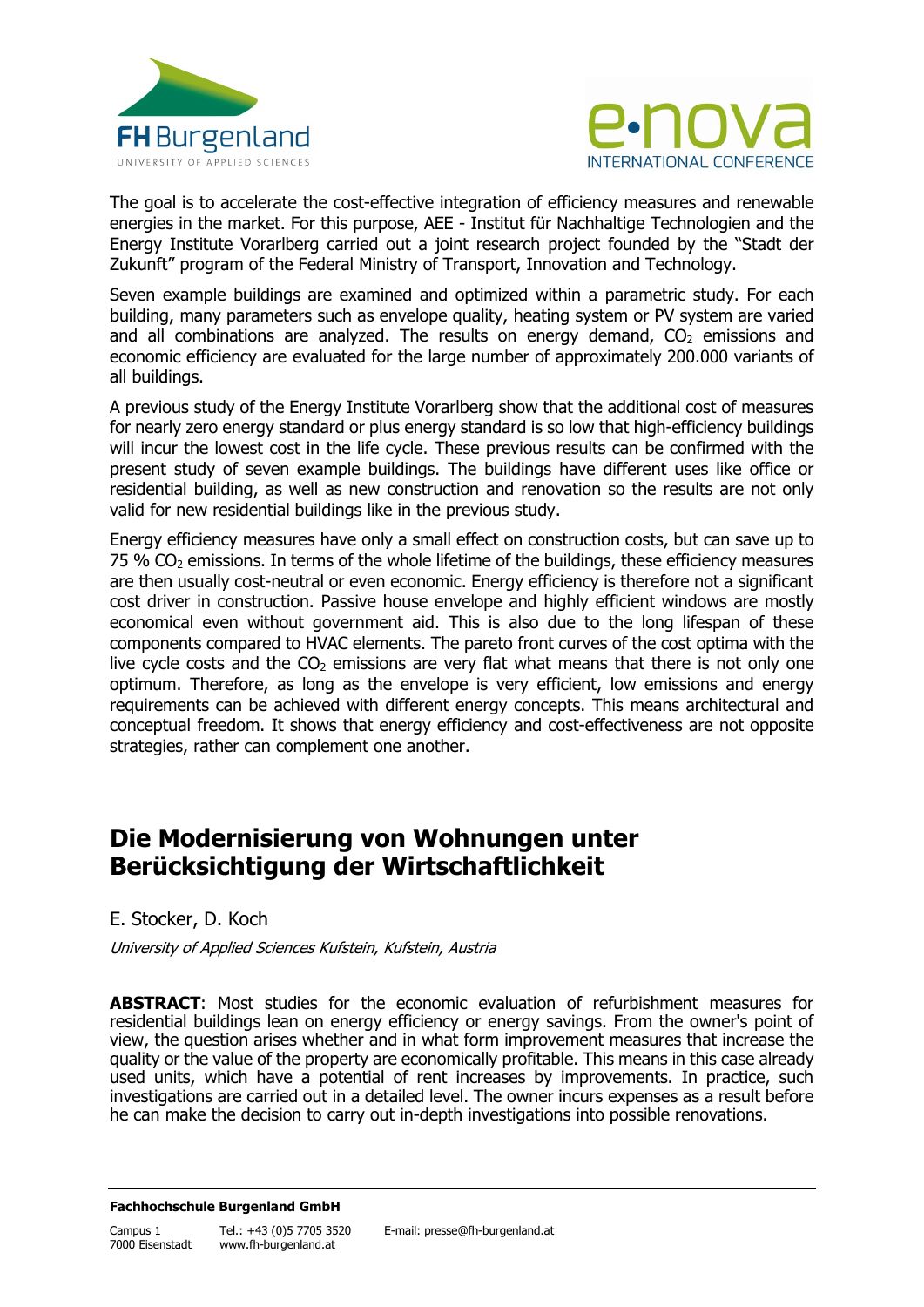



The aim of this paper is an investigation of possible refurbishment measurements on a general level. Only a few input parameters and statistical key values should calculate the economic efficiency. The lifespans of the building substance and its conditions have also be taken into account, to achieve a realistic model. The calculation of the profitability is based on a dynamic investment cost calculation. The empirical survey includes the costs for the improvement measures as well as the additional data, regarding the lifespan and the interest rates. As result the rent differences was carried out on the basis of the defined parameters and the Monte Carlo simulation with 10,000 iterations. The simulation was selected because many of the parameters are subject to uncertainties, as most of these will only be available in the future.

There is no uniform standardisation for the classification of quality standards and conditions for types of use or components. Different sources specify specific criteria. Based on three quality levels and four defined conditions, 24 possible maintenance scenarios can arise for an existing building or component. The results show that the difference of rent is in mean from 2.80 to 4.41 EUR /  $m^2$  for the different modernization scenarios. The measurements for modernisation based on the statistical values is profitable in those locations and markets where a rent increase of at least this amount can be achieved. The calculated rent differences appear a plausible result, but must be examined on site in each individual case with the respective circumstances. As a discussion it should be noted that in this article all components and technical installations were assumed with the same quality or condition. However, these are often deviate from each other due to maintenance measures already carried out on individual components and therefore they should be assessed individually. The presented approach can take this into account, especially since the qualities, conditions and costs per component are included in the calculation.

## **EU Level(s) – Vergleichende Analyse des europäischen Berichtsrahmens für nachhaltige Gebäude**

D. Maierhofer, M. Scherz, M. Röck, A. Passer\* Arbeitsgruppe Nachhaltiges Bauen – Technische Universität Graz, Graz, Österreich

**ABSTRACT**: This article compares the new European reporting framework for sustainable buildings 'Level(s)' with already existing national sustainability reporting systems DGNB/ÖGNI, TQB and klimaaktiv. Following a general introduction, the content and characteristics of the Level(s) reporting framework are presented. Comparison of the national assessment frameworks with Level(s) is conducted by analysing the overarching macro-goals of Level(s) and the topics/criteria of the national frameworks. A detailed mapping of the national framework's content to the indicators and life cycle tools of the Level(s) framework is presented to identify whether the national assessment frameworks are suitable to report results according to the Level(s) reporting framework. The results show that the DGNB/ÖGNI assessment system is highly suitable to report according Level(s). When compared to the requirements of the Level(s) reporting framework, TQB and klimaaktiv assessment frameworks show need for development on, e.g., inclusion of a full building life cycle assessment as well as analyses related to future climate scenarios and resilience to climate change.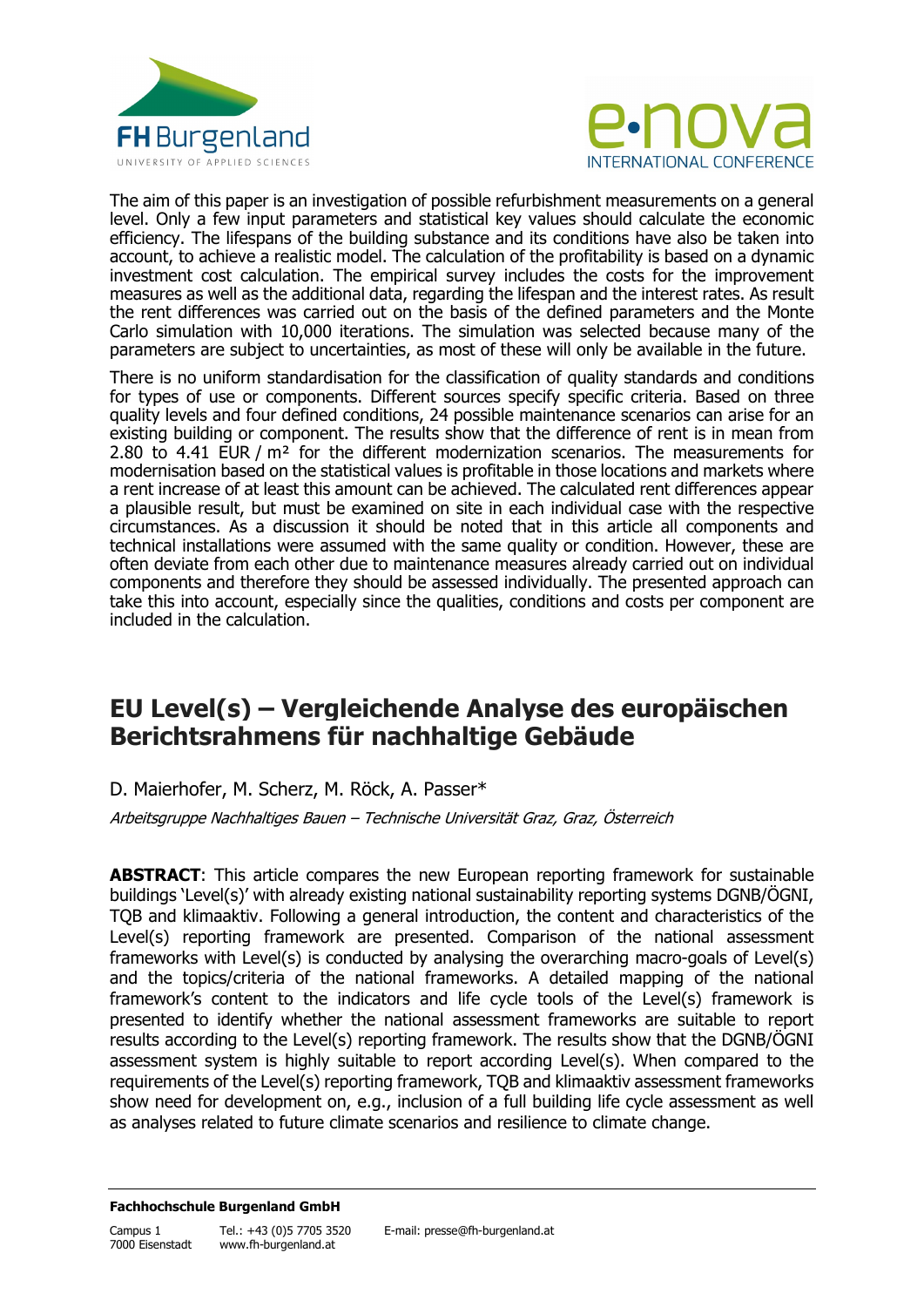



# **Urbane Energiemodellierung als Grundlage für eine zukunftsorientierte Stadtplanung**

H. Edtmayer, F. Mauthner, I. Leusbrock AEE - Institut für Nachhaltige Technologien, Gleisdorf, Österreich T. Mach, R. Heimrath

Institut für Wärmetechnik, Technische Universität Graz, Österreich

**Keywords:** Wärmewende, räumliche Energieplanung, Urban Building Energy Modeling (UBEM)

**ABSTRACT:** Our energy systems are developing rapidly, as are our cities. Climate protection must also be vigorously promoted. In order to shape the necessary energy supply of tomorrow in our cities and regions, all stakeholders must work together within the framework of "spatial energy planning" to tackle the technical and organisational challenges. The research project EnergyCityConcepts ([www.ecc.aee-intec.at\)](http://www.ecc.aee-intec.at/), which is presented in this paper, has dealt with this complex of topics in recent years. In the project work important contributions to the introduction and further development of spatial energy planning in the cities of Gleisdorf and Salzburg was made through the project partners AEE INTEC, Institute of Thermal Engineering at Graz University of Technology, SIR - Salzburg Institute for Spatial Planning and Housing, Research Studios iSPACE / RSA FG, Stadtwerke Gleisdorf and Salzburg AG.

# **Rethinking Systems for a Circular Economy**

R. Rowland, J. Kuhlmann

Fachhochschule Burgenland, Eisenstadt, Austria

**ABSTRACT**: The circular economy (CE) concerns rethinking how we design, produce, consume and (re-)use resources, products, services, processes and whole systems that not only work more efficiently than is possible through linear economic models, but also regenerate the natural environment upon which life depends.

Currently, the CE practice focuses on designing biological and materials cycles, but it also impacts the social fabric at large and requires whole-system transformation of the world as we know it, such as, for instance, the development of a new open banking system conceived through society's demand for transparency and achieved through circular thinking on a system level that goes beyond disciplinary, geographic, or cultural boundaries. CE practice encourages an orientation towards collaboration and service instead of competition and ownership –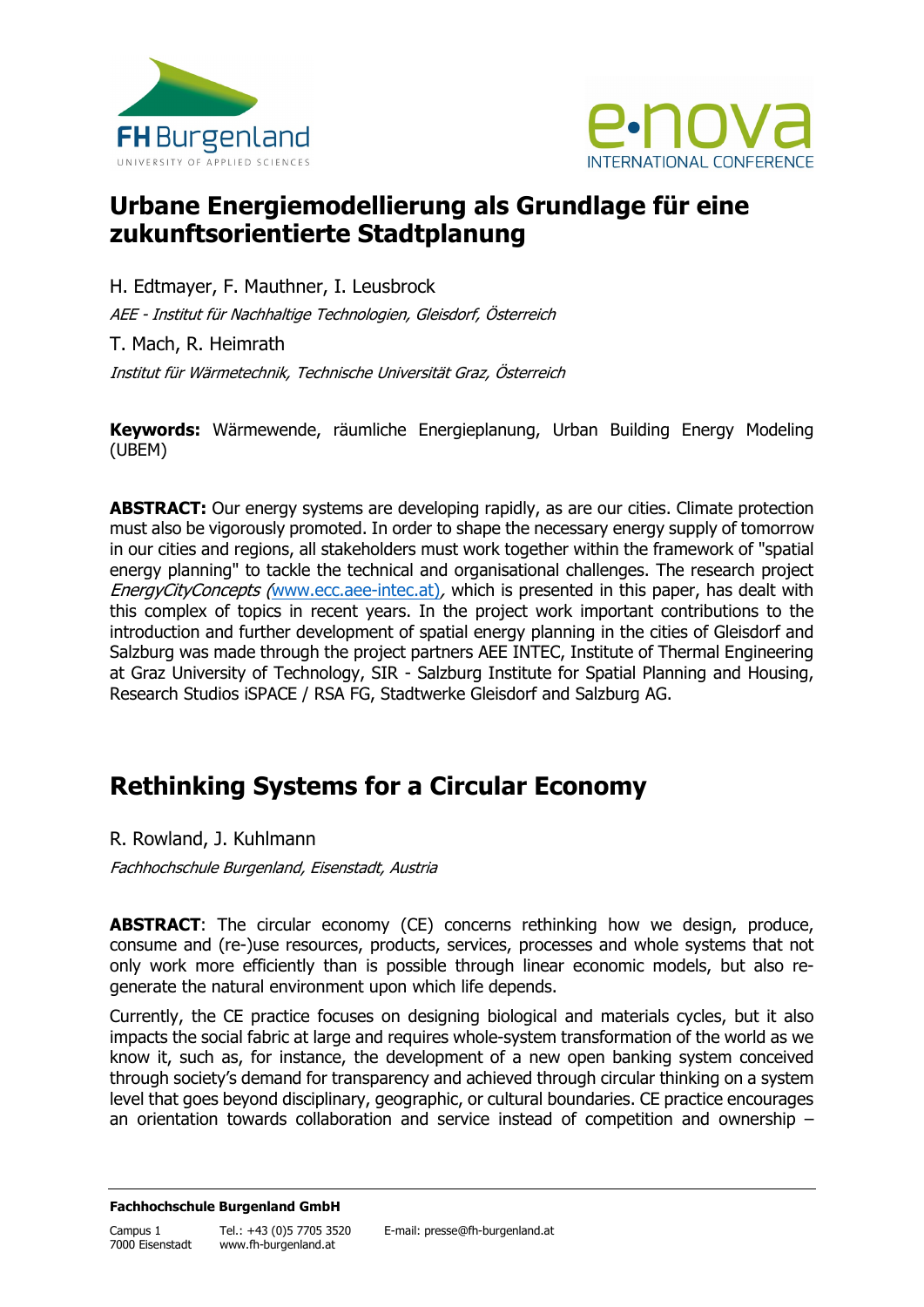



leading to product and process optimizations that are based on smart knowledge and collaborative information management.

A particular challenge for the CE concept to spread across industries are the constraints of the traditional legal frame that supports the linear economy which, in turn, is based on competition. Therefore, it is difficult to apply traditional laws to the new requirements of transparency and collaboration in CE business models. While traditional contracts and other legal agreements work perfectly well in the existing economic environment, they may not deliver the desired results in a circular economy. The more sophisticated analysis of data extracted from returned parts and materials will need to lead to an even more responsible use of data. While radical thinking is required to turn outdated business models upside down and inside out, a fundamental redesign of the existing legal frame may not be required. Instead, it may suffice to define the differences between the linear and the circular models and use existing tenets to imagine future legal challenges for which traditional frames can simply be expanded.

So, how can we get there? Aligned with the CE framework, processes and tools for systemic collaborative circular innovation exist. Design challenges have changed in scale from products and services used by individuals to networks and whole systems in which actors interact across boundaries. This is to say that on a system level, it is important to become aware of the interrelationships between the parts that form the system, so that the complexity of the situation can be understood and the desired outcomes can be achieved. To understand how communication happens within these networks we might learn from nature—such as, for instance, how ecosystem services are based on intrinsically interconnected and interdependent relationships. The nature-inspired biomimicry thinking innovation process is part of the CE toolbox for circular innovation and provides a roadmap for abstracting nature's strategies into future-fit human-made products, services, processes, and systems that lead to sustainable futures.

### **Lebenszykluskostenbetrachtungen - die Kühlung von Technikräumen im Koralmtunnel**

M. Scherz, H. Kreiner

Arbeitsgruppe Nachhaltiges Bauen – Technische Universität Graz, Graz, Österreich

H. Steiner

ÖBB Infrastruktur AG, GB Neu- und Ausbau, Graz, Österreich

**ABSTRACT:** To achieve the climate goals, the realization of sustainable construction in the construction industry is increasingly topical. Because of the long service life, especially in railway projects, the importance of taking life cycle aspects into consideration in the early planning stage is of major importance. Life cycle costing has gained ground in the assessment of the economic dimension of sustainability. This article presents the use of life cycle cost analysis (LCCA) for decision aid in railway construction. The two tunnel tubes of the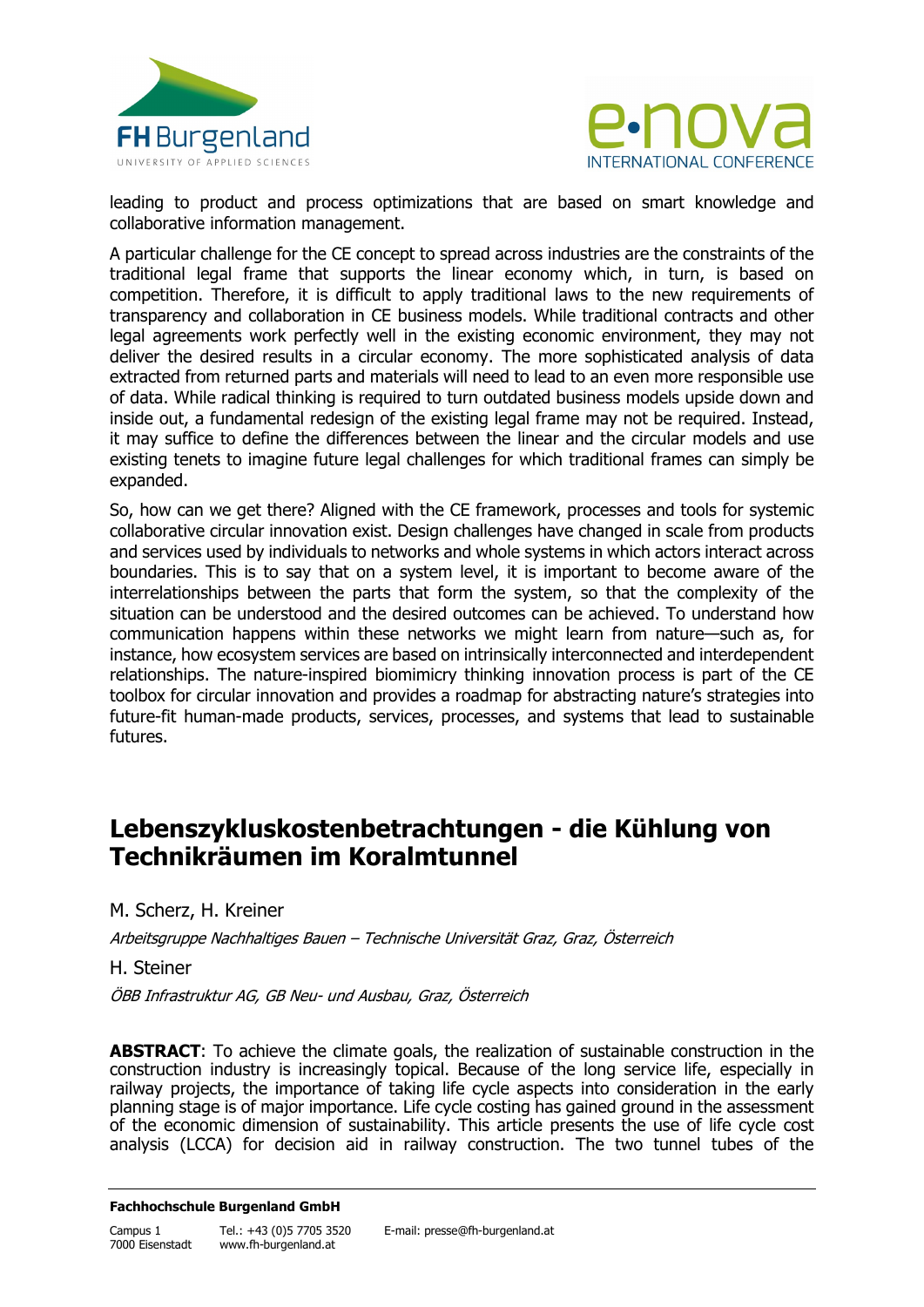



Koralmtunnel (KAT) project are connected by 68 cross-passages at a distance of approx. 500 m. These cross-passages serve as escape routes and additionally as facilities for technical equipment (telecommunication, power supply and remote control). Initial thermal models showed internal temperatures of up to  $80^{\circ}$  C due to the heat dissipation of the technical equipment without the use of technical cooling systems in the operating phase. This is a consequence of the limitations of the heat transfer with the surrounding rock and the adjacent tube. Hence the installation of a cooling system is required. It is found that higher internal temperatures lead to a shortened lifetime of the installed telecommunication systems. By applying the Arrhenius equation, the influence of room target temperatures on the expected lifetime of the installed telecommunications systems was determined. In order to meet the requirements for the target temperatures, suitable scenarios (different cooling scenarios) were designed. Finally, LCCA was performed using the Net Present Value (NPV) method to determine the most economical solution for cross-passages cooling systems based on selected target temperatures.

# **End-of-Life Management of Si-Wafer Based Photovoltaic Panels and its Effect on Sustainability Assessment**

### T. Dobra, M. Wellacher

Chair of Waste Processing Technology and Waste Management, Montanuniversitaet Leoben, Leoben, Austria

**ABSTRACT:** In den letzten Jahren gab es weltweit einen großen Anstieg hinsichtlich der installierten Kapazität an Photovoltaik (PV). Während die Gesamtkapazität im Jahr 2000 1.5 GW betrug, waren 2018 bereits über 500 GW installiert. Prognosen gehen davon aus, dass diese Entwicklung auch in Zukunft anhalten wird (4.500 GW bis 2050). Damit verbunden ist auch ein Anstieg der zu behandelnden Mengen an End-of-Life (EOL) Modulen. Diese Thematik wurde bisher kaum wahrgenommen, da die aktuell anfallenden Abfallmengen noch gering sind. Um auf den zukünftigen Mengenanstieg gut vorbereitet zu sein, ist es allerdings sinnvoll sich schon jetzt mit den verschiedenen Aspekten des EOL Managements auseinanderzusetzen. Mittels Literaturrecherche und Stakeholder-Befragung wurden die aktuellen rechtlichen und technischen Rahmenbedingungen bzgl. PV untersucht. Hierbei zeigt sich, dass die EU mit der Integration von PV Modulen in die WEEE-Richtlinie eine gute Grundlage für das EOL Management geschaffen hat. Basis dafür ist das in der Richtlinie enthaltene Prinzip der erweiterten Herstellerverantwortung. Vergleichende Betrachtungen in verschiedenen Mitgliedsstaaten (Österreich, Deutschland, Italien) zeigen allerdings, dass es in der praktischen Umsetzung teilweise große Unterschiede gibt. Außerhalb der EU gibt es aktuell noch keine Regelungen für diesen Bereich. Aus technischer Sicht, haben sich bisher noch nahezu keine spezialisierten Anlagen für das PV Recycling etabliert. Heutzutage erfolgt die Behandlung von EOL Modulen daher primär in anderen abfallwirtschaftlichen Anlagen. Als besonders geeignet, bedingt durch die Tatsache, dass der mengenmäßig größte Anteil der Module Glas ist, hat sich dabei der Prozess des Flachglasrecyclings herausgestellt. Hier wird aus dem PV Abfall durch Zerkleinerung und anschließender mechanischer Trennprozesse (Siebung,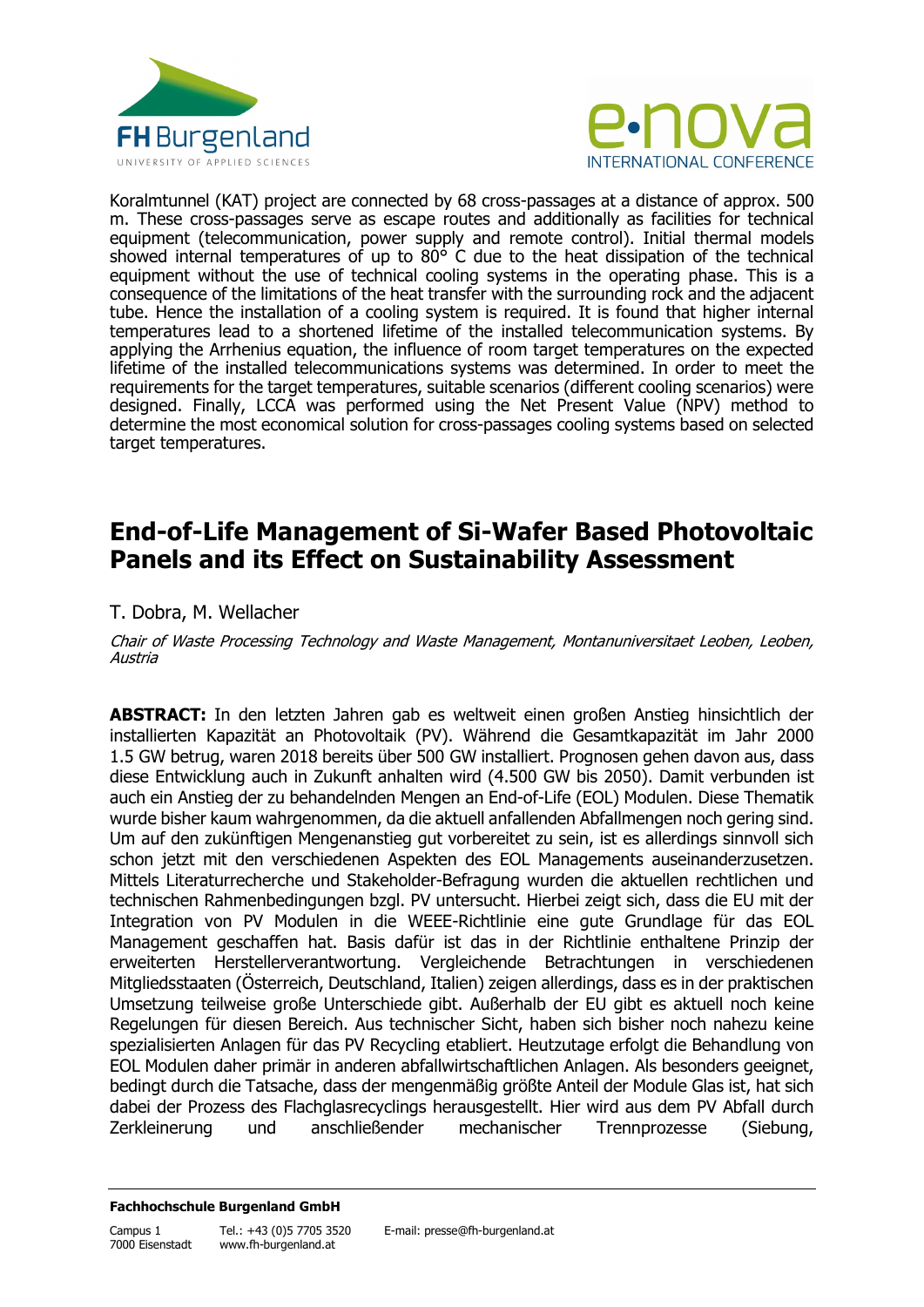



Wirbelstromscheidung, etc.) eine möglichst reine Glasfraktion gewonnen. Zusammen mit den Produkten der manuellen Vorbehandlung (Alurahmen, Anschlussdose und Kabel) ist es möglich die rechtlichen Vorgaben bzgl. Verwertung zu erfüllen. Weiterführende Recherchen zeigen, dass es in den letzten Jahren eine Vielzahl an Forschungsaktivitäten bezüglich alternativer Behandlungsmethoden gegeben hat. Der erste und zentrale Schritt dabei ist die Auftrennung des Verbunds durch Entfernung des Einkapselungsmaterials. Dies kann über mechanische, thermische oder chemische Prozesse erfolgen. Erste Ergebnisse sind vielversprechend, allerdings bedarf es in Zukunft noch weitere Untersuchungen um eine Umsetzung auf kommerziellem Level zu ermöglichen. In diesem Zusammenhang wird es auch wichtig sein belastbare Daten über die unterschiedlichen Behandlungsoptionen zu gewinnen. Dabei handelt es sich um Input- und Outputspezifikationen der einzelnen Verfahren sowie (im Hinblick auf den Nachhaltigkeitsgedanken) um mit den Prozessen verbundenen Umweltauswirkungen. Diese Informationen ermöglichen zum einen den Vergleich verschiedener Recyclingoptionen untereinander sowie zum anderen die Integration der EOL Phase in die Nachhaltigkeitsbewertung von PV im Allgemeinen. In vielen bisher durchgeführten Untersuchungen wurde diese nicht berücksichtigt, da keine belastbaren Daten vorhanden waren. Allerdings ist erst bei Mitberücksichtigung eine ganzheitliche Bewertung möglich, welche bspw. auch einen fairen Vergleich mit anderen Energietechnologien erlaubt.

### **Sekundärressourcen aus Photovoltaik, Windturbinen und E-Autos**

S. Scherhaufer, A. Happenhofer, F. Part, P. Beigl

Universität für Bodenkultur Wien, Institut für Abfallwirtschaft, Wien, Österreich

I. Meyer, M. Sommer

Österreichisches Institut für Wirtschaftsforschung, Wien, Österreich

**ABSTRACT:** The recycling of photovoltaic (PV) panels, wind power plants, and electric vehicles will gain importance in future considering the fact that such products contain valuable resources. The implementation of these product groups has been dynamic and they are likely to enter markets even more drastically if national pledges to achieve the climate change targets in the Paris Agreement are taken seriously. However, not much attention has been set on the recyclability potential of these product groups. With regard to the circular economy in Europe, the recovery of secondary raw materials (SRM) is desirable but in practice often hindered due to economic reasons.

From a resource point of view, PV plants seem to be interesting due to the following aspects: high amounts of laminated glass and valuable resources, particularly critical raw materials contained in PV panels (e.g. semiconductors and precious metals) but also in battery systems to increase power self-supply (e.g. lithium-ion battery), inverters (e.g. printed circuit board) as well as cable and wiring (e.g. copper). A critical resource which is used in wind power plants is neodymium, which is economically attractive but also the copper-wiring in the generator is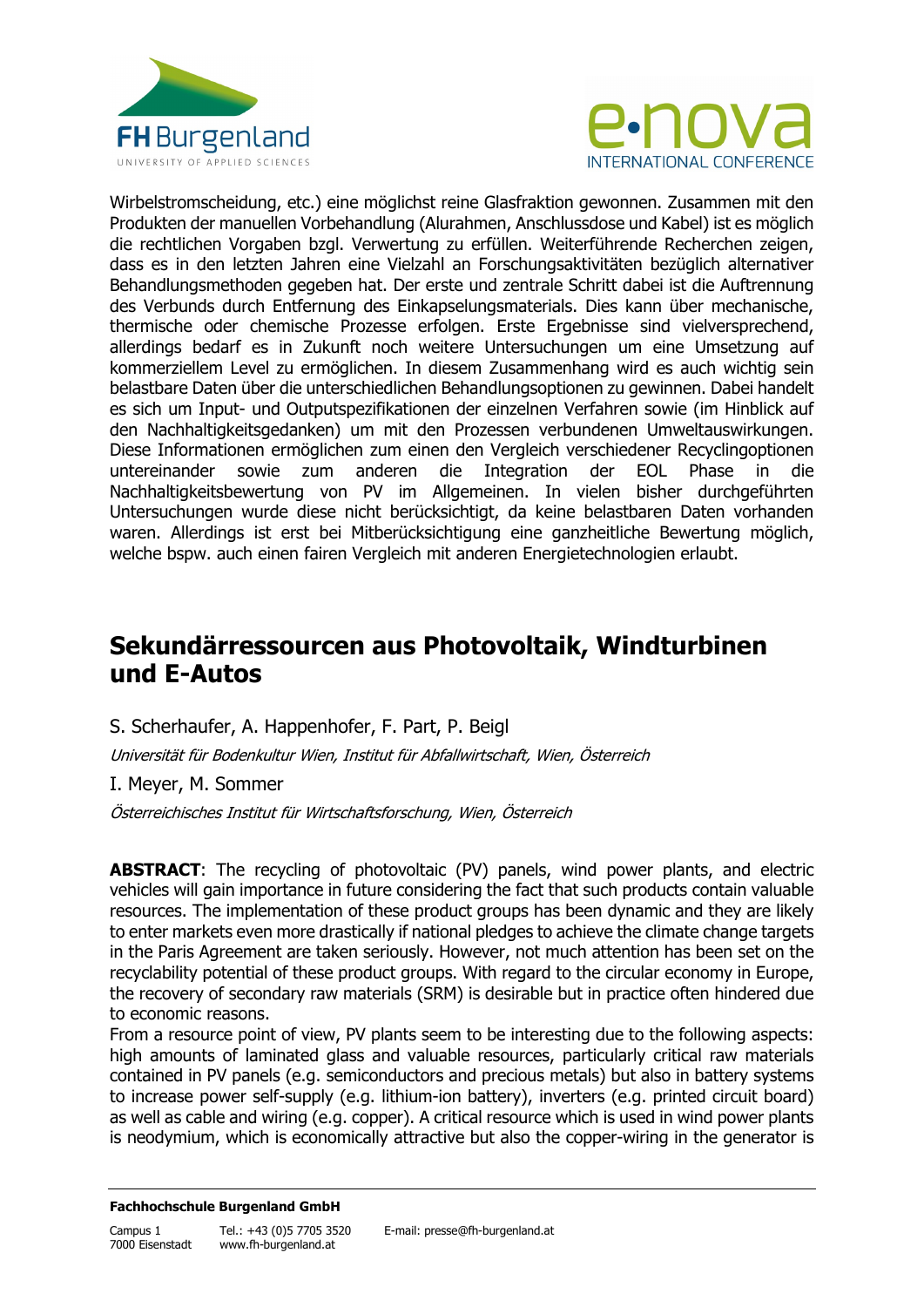



of interest for recycling processes. The biggest share in wind turbines has though the steal tower with up to 50 mass-%. Moreover, the most relevant component in electric vehicles is the heavy battery system which is interesting for recycling not only because of the resource point of view (e.g. cobalt, copper, nickel) but mainly due to safety reasons (risk of releasing hazardous substances or thermal runaways in case of improper disposal). The electric motor plays also a significant role, as it contains the critical resource neodynium.

This presentation gives an overview on the composition of photovoltaic panels, wind power plants, and electric vehicles and their relevance for recycling in view of a circular economy and sustainable thinking. Existing recycling technologies are shown and their potential to increase resource efficiency discussed. The presented project aims to develop a database for recyclables that is in turn the basis for macroeconomic modelling which will be conducted by the Austrian Institute of Economic Research (WIFO).

## **Scanning, data capturing & visualization for Integrated Resource Management**

M. Rašković, A.M. Ragoßnig RM Umweltkonsulenten ZT GmbH, Wien, Österreich K. Kondracki, M. Ragoßnig-Angst Vermessung Angst ZT GmbH, Wien, Österreich

**ABSTRACT**: Resource scarcity, sustainability challenges within the construction sector, as well as stricter legislations on the efficient use of resources and on environmentally sound waste management practices instigate companies and organizations in the fields of Architecture/Engineering/Construction (AEC), Facility Management (FM) and Deconstruction to manage resources effectively over the entire lifespan of a building, including its end phase - the demolition stage. In industrialized countries, the amount of built-in resources already exceeds the quantity of useful resources occurring in natural deposits. Buildings and infrastructure, therefore, represent valuable material stocks for recovery-oriented dismantling. At the same time, however, in order to guarantee clean material cycles, contained pollutants need to accordingly be discharged and directed into dedicated sinks. For the protection of human health and the environment it is crucial to free accruing demolition waste from any contaminated building components before it undergoes further reuse or recycling procedures. In Austria, the state of the art approach to the identification and the controlled separation of potentially contaminated construction waste from valuable building materials, for demolition projects with more than 750 tonnes of demolition waste, is the so called pre-demolition waste audit; a procedure involving an investigation of pollutants and impurities in buildings prior to their demolition. One of the many objectives of this conduct is the quantification of waste qualities to be expected in the course of demolition work. Here, building material-related mass estimations of anticipated waste qualities are usually derived from the evaluation of not only on-site but also considerable off-site investigation results. The reliability of the assessment,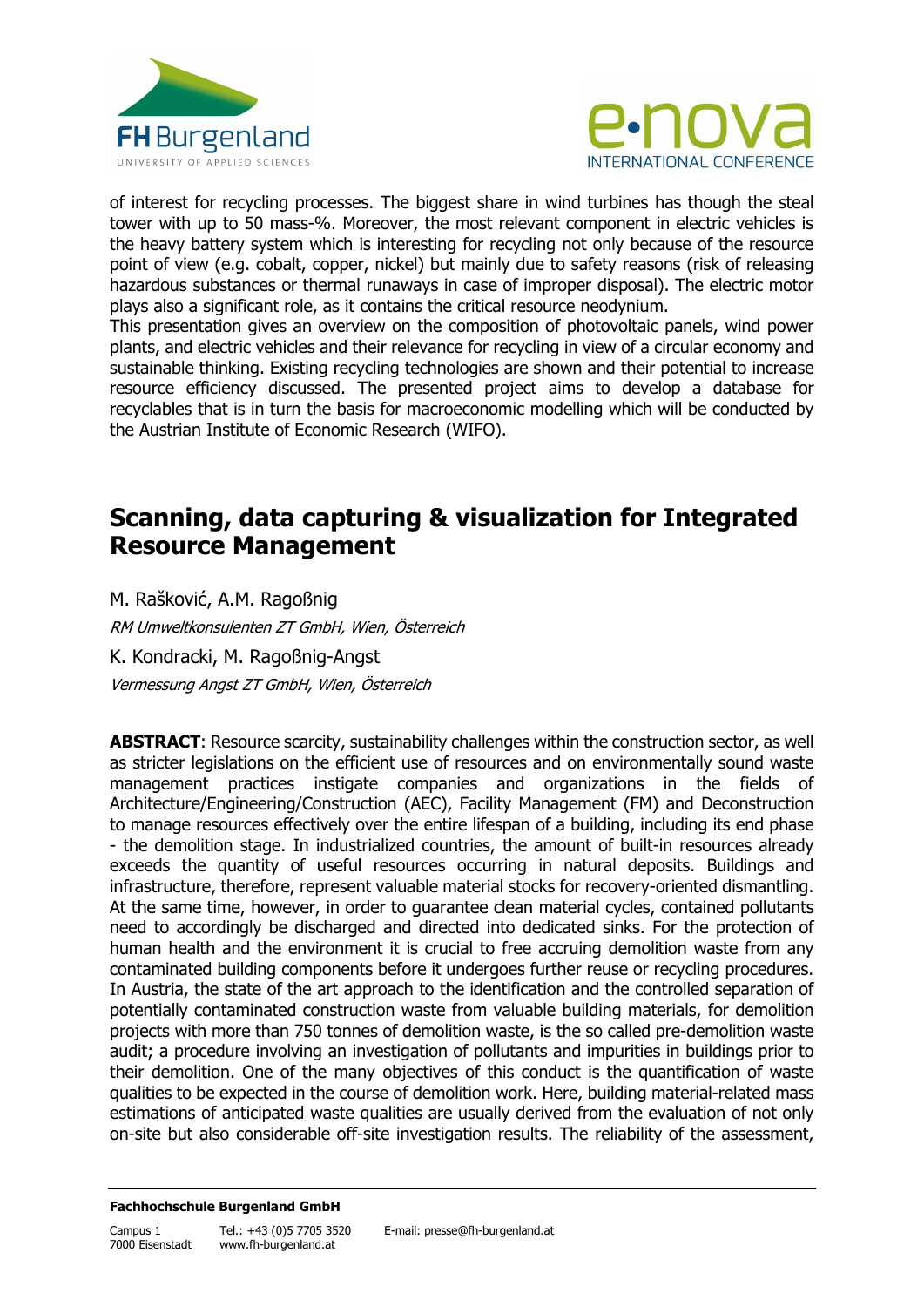



therefore, significantly depends on the availability of appreciable documentation records. For many existing buildings, however, sufficiently accurate information about their true geometrical structure or their actual material constitution is missing. Situations of this kind lead to mass estimates fraught with high uncertainties, leading to potential cost increases for waste management. In order to optimize the steering of material flows, the Austrian engineering consultancy RM Umweltkonsulenten ZT GmbH, as an affiliated partner of the joint research project "SCI\_BIM – Scanning and data capturing for Integrated Resources and Energy Assessment using Building Information Modeling" funded by the Austrian Research Promotion Agency (FFG) [Stadt der Zukunft programme, grant number 867314], has developed a potent tool, intended to be provided as a service in the near future. Defined as a mechanism for the quantitative and qualitative documentation of waste qualities and, in particular, localized pollutants in structures, it is able to combine the use of innovative low-tech geometry acquisition systems with a tailor-made transformation process that converts 3D scans into models designed with Building Information Modeling (BIM) technologies. In parallel, the company's proprietary Web-based geoinformation system (WebGIS) has been refined correspondingly, now supporting centralized model embeddings, digital depositions of chemical quality assessments, as well as automated generations of volume and mass estimates.

# **Thermochemische Behandlung einer organikreichen Feinfraktion**

R. Kranner, C. Wartha

Fachhochschule Burgenland GmbH, Pinkafeld, Austria

M. Meirhofer, M. Peinsipp

Forschung Burgenland GmbH, Pinkafeld, Austria

### A. Aldrian

Montanuniversität Leoben, Leoben, Austria

**ABSTRACT**: Owners of bio-mechanical treatment processes might face legal emission limitations which also affect the costs of operation of such facilities. Therefore the project Waste2Material – funded by EFRE – takes a deeper look at a pyrolytic process for the treatment of such a waste material stream with high content of organic compounds.

On the site of Umweltdienst Burgenland a bio-mechanical treatment process produces a stream of a waste material with a particle size of <25 mm. Currently this material passes an intensive rotting before it ends in a landfill. In pretests the material has been analysed on the potential to be treated in a pyrolytic process as an alternative to the bio-mechanical treatment. The first trial on a large scale pyrolytic process showed that the management of the process could be performed with only minor difficulties and satisfying results in general. The paper gives insights how the first series of test was performed and conclusion been drawn for the next tests.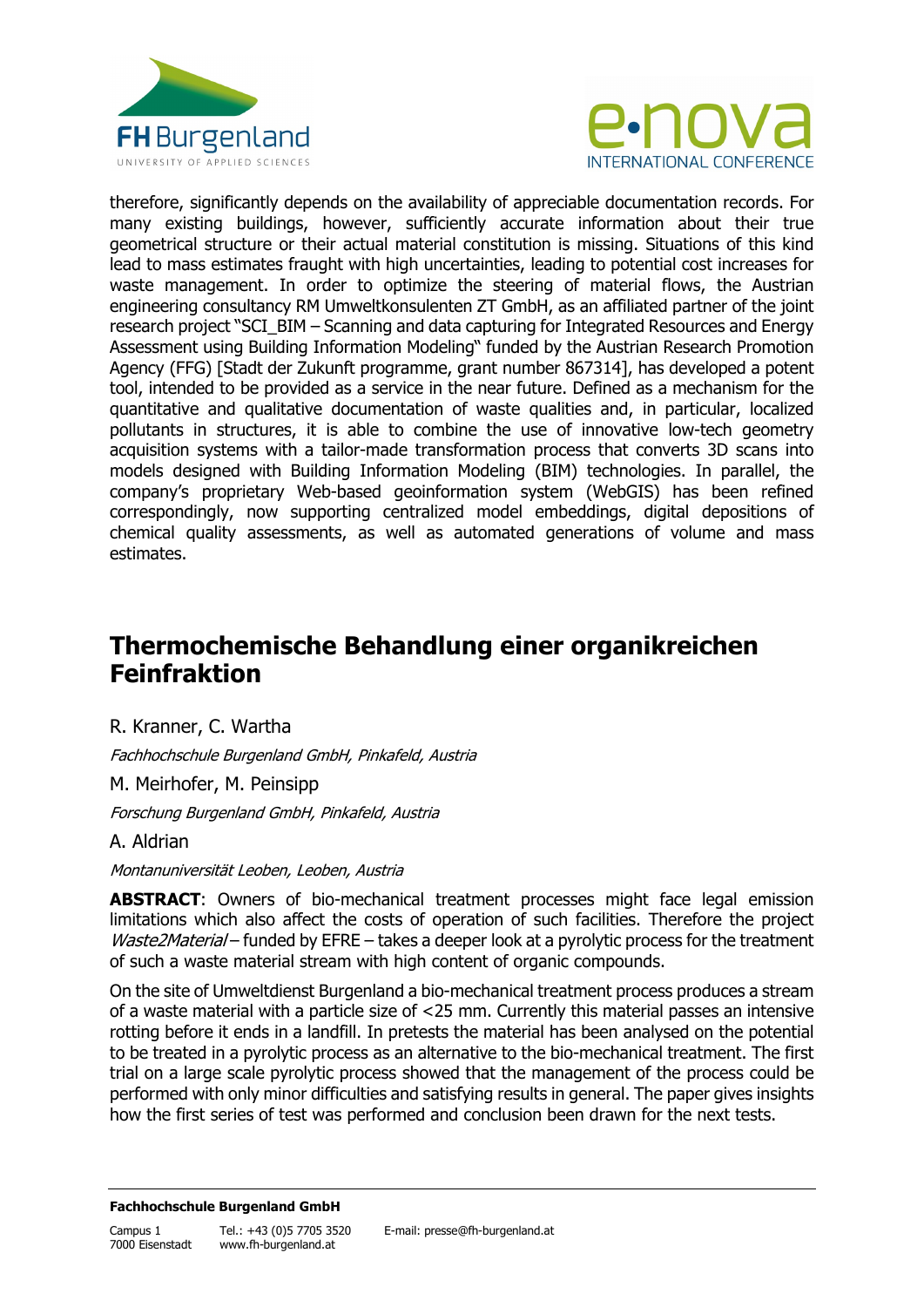



# **Carbon Monoxide Emission Models for Small-Scale Biomass Combustion**

L. Böhler & M. Kozek Technische Universität Wien, Vienna, Austria

**ABSTRACT**: Rising legal emission limits require means to prevent the release of harmful substances into the atmosphere during the combustion of biomass. Economic considerations suggest to meet these restrictions by improving the ability to predict and therefore prevent emissions before they are formed. This information can be used by a process controller or for fault detection of sensors. In order to make such predictions, qualitative models of the complex thermo-chemical reactions of the combustion process have to be found. This is a difficult task and often has to be done for each furnace individually. The application of flue gas emission models based on mass balances or kinetic approaches is however often restricted, because constant knowledge of the fuel composition and the fuel flow entering the system is necessary, which is usually not standard. Partial differential equations may offer the wanted process descriptions, but are typically too complex for an implementation. A potential solution is to use data driven or black-box models, which are based on measured input and output data. Any available measurement or signal can directly be used as an input to describe a specific output and therefore to identify a model for the prediction of different species in the flue gas.

In this work, a black-box model is introduced and compared with a neuronal network for the prediction of CO emissions based on measured data from a small-scale biomass combustion furnace (100 kW).

# **Effizienzsteigerung von Wärmenetzen durch sorptionsbasierte Wärmeübergabestationen**

F. Schittl

Forschung Burgenland GmbH, Pinkafeld, Österreich

G. Beckmann

Technisches Büro für Maschinenbau und Energietechnik Beckmann, Wien, Österreich

J. Krail

Fachhochschule Burgenland GmbH, Pinkafeld, Österreich

**ABSTRACT**: This study focuses on existing district heating systems with common operating temperatures of the networks (above 120,0 °C), which may need to be expanded or which are newly installed. With the investigation, the influence of a low return temperature is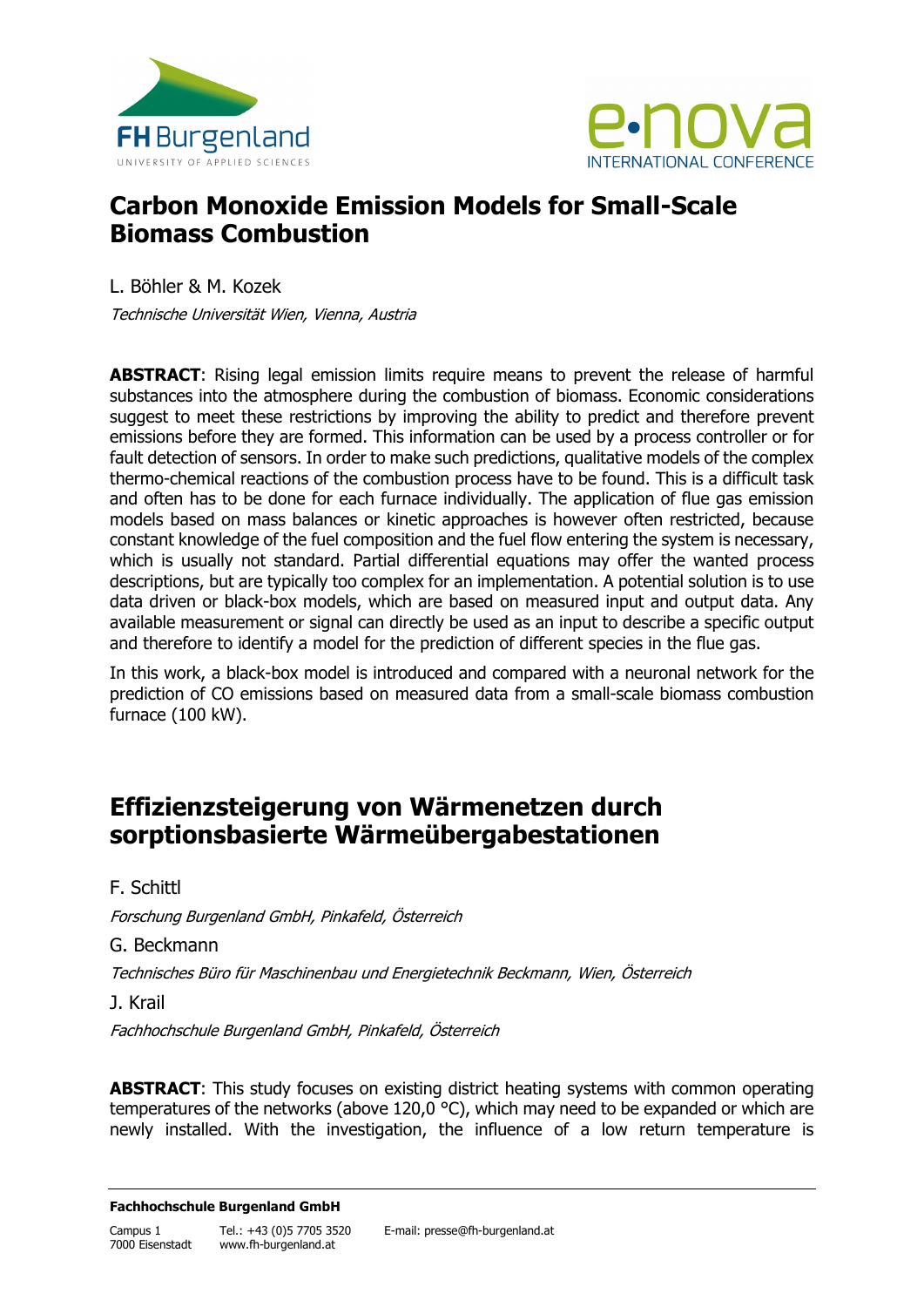



demonstrated by means of heat losses on one hand, and the electrical energy consumption of the network pump on the other hand. In order to reduce these two key performance indicators and thus increase the efficiency of district heating supply systems, a new heat transfer technology based on a water-lithium bromide absorption cycle is presented. The main idea behind this transfer technology is to guide the primary network flow through an external heat exchanger after it passed through the desorber and thus raises the fluid in the consumer circuit to a higher temperature level. After that, the district heating fluid flows through the evaporator of the absorption cycle to vaporize the refrigerant and reduce the return temperature of the grid, respectively. In order to investigate this new technology and compare it to conventional heat transfer stations, a semi-empirical process model is developed using the commercial simulation software IPSEpro®. Subsequently, a MATLAB® coupling is used to apply the recorded measurement data (primary hot water temperature and heat load) in equidistant time steps as boundary conditions to the numerical model. In addition to the quasi-stationary calculations, stationary parameter variations with regard to the primary hot water temperature and the temperature levels in the consumer circuit are carried out and analysed. The Results show that the heat losses and the energy consumption for pumping of the district heating grid can be reduced by lowering the primary return temperature. In addition, this results in a reduction of the primary mass flow, which in turn leads to an increase in network capacity.

# **Die Anwendung der thermodynamischen Transformation im Fernwärmesektor**

### G. Beckmann

Technisches Büro für Maschinenbau und Energietechnik Dr. Beckmann, Wien, Österreich

F. Schittl

Forschung Burgenland GmbH, Pinkafeld, Österreich

### J. Krail

Fachhochschule Burgenland GmbH, Pinkafeld, Österreich

**ABSTRACT**: The starting point is district-heating with conventional supply temperatures that already exist or that need to be expanded or newly constructed. The aim is to use an innovative sub-station concept to cover a bundle of energy-services (not only heating but also cooling, reduction of primary side return temperature and even power production).

The proposed concept ("exergy transformer"), patented to a large extent, uses unit operations from the absorption technology and is supposed to reach the targets by shifting operational conditions within the unit operations and by novel flow sheets.

Numerous thermodynamically simulations prove, that the proposed concept is flexible and energy-efficient. In case of the co-generation of heat and chillness an overall degree of utilization above 100 % or a reduction of return temperature below 40 °C seams reachable.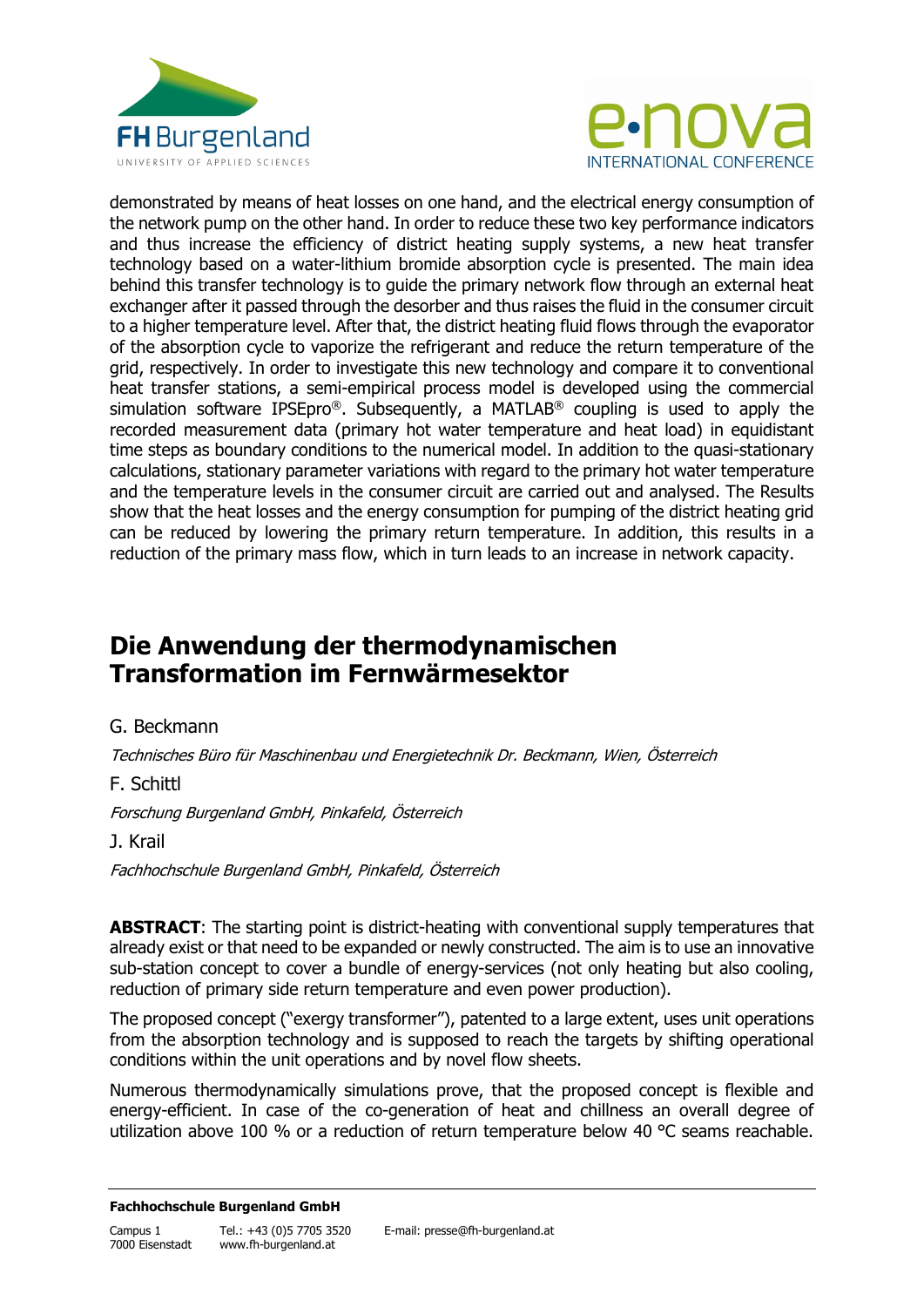



Additionally, exergetic evaluations confirm the thermodynamic improvement against conventional solutions. Thus, the proposed concept can enhance the contribution of district heating to reduce emissions, losses, to substitute fossil fuel use and to increase annual utilization.

The exergy transformer could be a useful link when different sectors of processes are intended to be coupled in order to conserve energy.

The instant feasibility study started with the proposed promising concept and proves the concept by means of thermodynamic simulations and plausible considerations. Further experimental developments and industrial research work should increase the technology readiness level of the concept.

## **Selbstlernendes Empfehlungssystem zur Steigerung der Behaglichkeit.**

M. Rabensteiner, R. Pratter

4ward Energy Research GmbH, Graz, Österreich

L. Gnam

Forschung Burgenland GmbH, Eisenstadt, Österreich

ABSTRACT: Within the project "Empower Citizens" technical as well as social and health aspects are combined in order to increase the subjective comfort inside a flat with respect to room temperature,  $CO<sub>2</sub>$  concentration, humidity, and so forth. Therefore, a low-cost system advisory system is developed which reads the aforementioned data from sensors situated in the different rooms of a flat. Using these measurements advices are given in order to increase the resident's comfort. The advices are based on the computation of the so-called predicted mean value (PMV) which aims at capturing the comfort with respect to different parameters, e.g., age, body weight, and height.

To achieve this goal, first, a co-simulation using Matlab and IDA-ICE was conducted utilizing a detailed model of the investigated flat. The model is split into two different zones, living room and bedroom, where a zone is defined through the presence of dedicated sensors inside the zone. The sensor data are transmitted to a central station, which reads also outside temperature and humidity, and form the basis for the PMV computation. If the PMV exceeds pre-defined limits, an advice is given, either to open a window or the shadow a window. Additionally, an advice is output if the  $CO<sub>2</sub>$  concentration is too high. Furthermore, the advisory system is capable of learning how well the given advices are followed by the resident. Thus, the total number and the times at which advices are output can be flexibly adjusted by the system itself to optimally suit the resident's fondness for following the advices.

To evaluate the developed advisory system a parameter study was conducted evaluating different reference cases with respect to the parameters affecting the PMV calculation, e.g.,